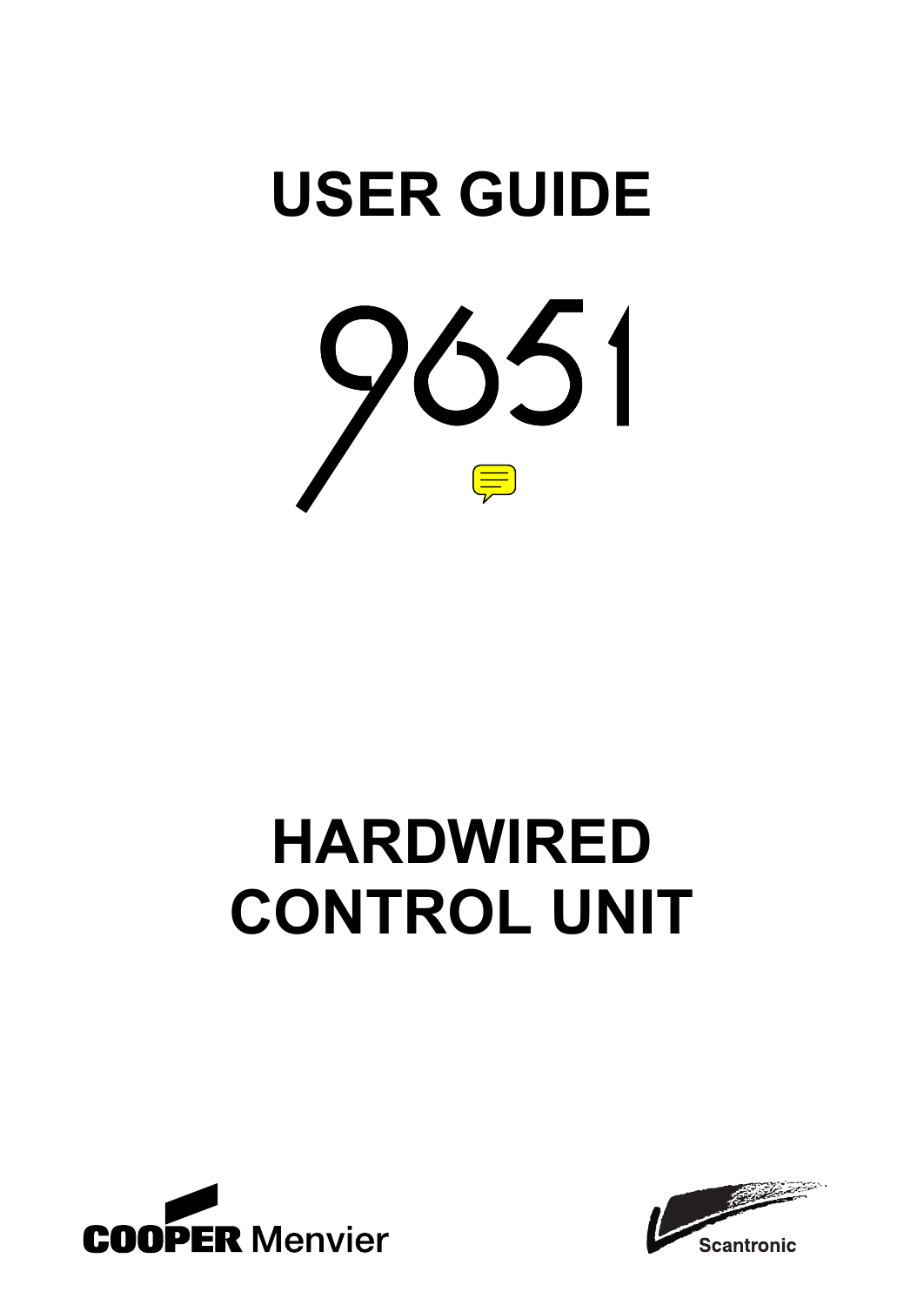## **Contents**

| Mains Power Failures7            |  |
|----------------------------------|--|
|                                  |  |
| 2. Everyday Operation 9          |  |
|                                  |  |
| General Procedure10              |  |
|                                  |  |
| Final Door Set11                 |  |
|                                  |  |
| Terminated Set11                 |  |
|                                  |  |
|                                  |  |
| Keyswitch Set12                  |  |
| Forbikobler Keypad Set12         |  |
| Investigating Setting Problems13 |  |
| Detector Active13                |  |
| Other Problems14                 |  |
| Unsetting the System15           |  |
| General Procedure15              |  |
| Keyswitch Unset15                |  |

| Aborting False Alarms  16        |  |
|----------------------------------|--|
| 3. After an Alarm 17             |  |
| Responding to a Fire Alarm 17    |  |
| Responding to other Alarms 17    |  |
| 4. Special Functions 18          |  |
|                                  |  |
|                                  |  |
|                                  |  |
| Normal Alarm Zones 20            |  |
|                                  |  |
| Requiring User Code before       |  |
|                                  |  |
|                                  |  |
| Turning the Chime On and Off  22 |  |
| Testing the Sounders  22         |  |
|                                  |  |
|                                  |  |
| Access Codes  24                 |  |
|                                  |  |
| Setting Time and Date 26         |  |
| Appendix. Log Messages  27       |  |
| Your Installation  32            |  |

9651 Hardwired Control Unit User Guide.

This document applies to control panels using software version 4.03.xx.

© Cooper Security Ltd. June 2007

Every effort has been made to ensure that the contents of this book are correct. However, neither the authors nor Cooper Security Limited accept any liability for loss or damage caused or alleged to be caused directly or indirectly by this book. The contents of this book are subject to change without notice.

Printed and published in the U.K.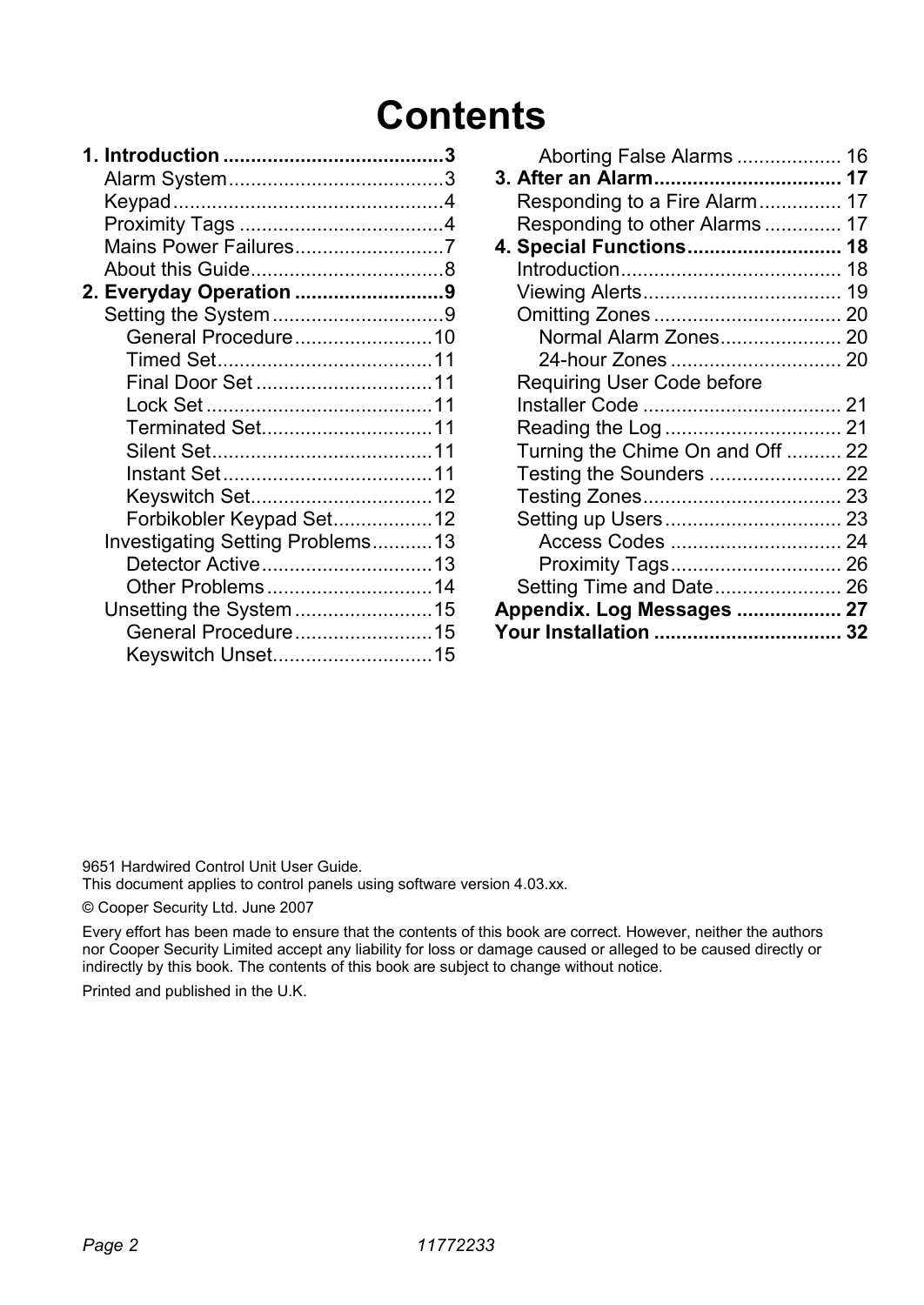## **1. Introduction**

## **Alarm System**

The alarm system described in this book comprises a control unit (model 9651), one or more keypads, and various detectors. The control unit houses a main controller, power supply, stand-by battery and an optional communication device. It is normally fitted in a safe place out of sight (for example, under the stairs).

The detectors are installed in various places, or zones, around the premises. If something triggers a detector, the detector signals this to the control unit. How the control unit reacts depends on whether the system is set or unset.

- When **set**, the control unit raises an alarm whenever a detector is triggered. The alarm might be a bell or strobe on the outside of your premises, or it might be a silent signal over the telephone line to an Alarm Receiving Centre (ARC).
- When **unset**, the system does not raise an alarm if a detector is triggered.
- Your installer can program the control unit so that you can set the system to one of four levels: A, B, C or D. Level A protects the whole of the premises covered by the detectors. Levels B, C and D each protect part of the premises while the rest is in use. You cannot set more than one level at the same time.

The control unit raises an alarm when a detector in a set level is triggered. Your installer allocates detector zones to levels during installation. Refer to the table on page 32 to see how zones are allocated.

Your premises may be fitted with 24-hour zones and panic alarm zones. If these zones are triggered, the system will raise an alarm even if no level is set. 24-hour zones are often used to protect (for example) emergency fire exits.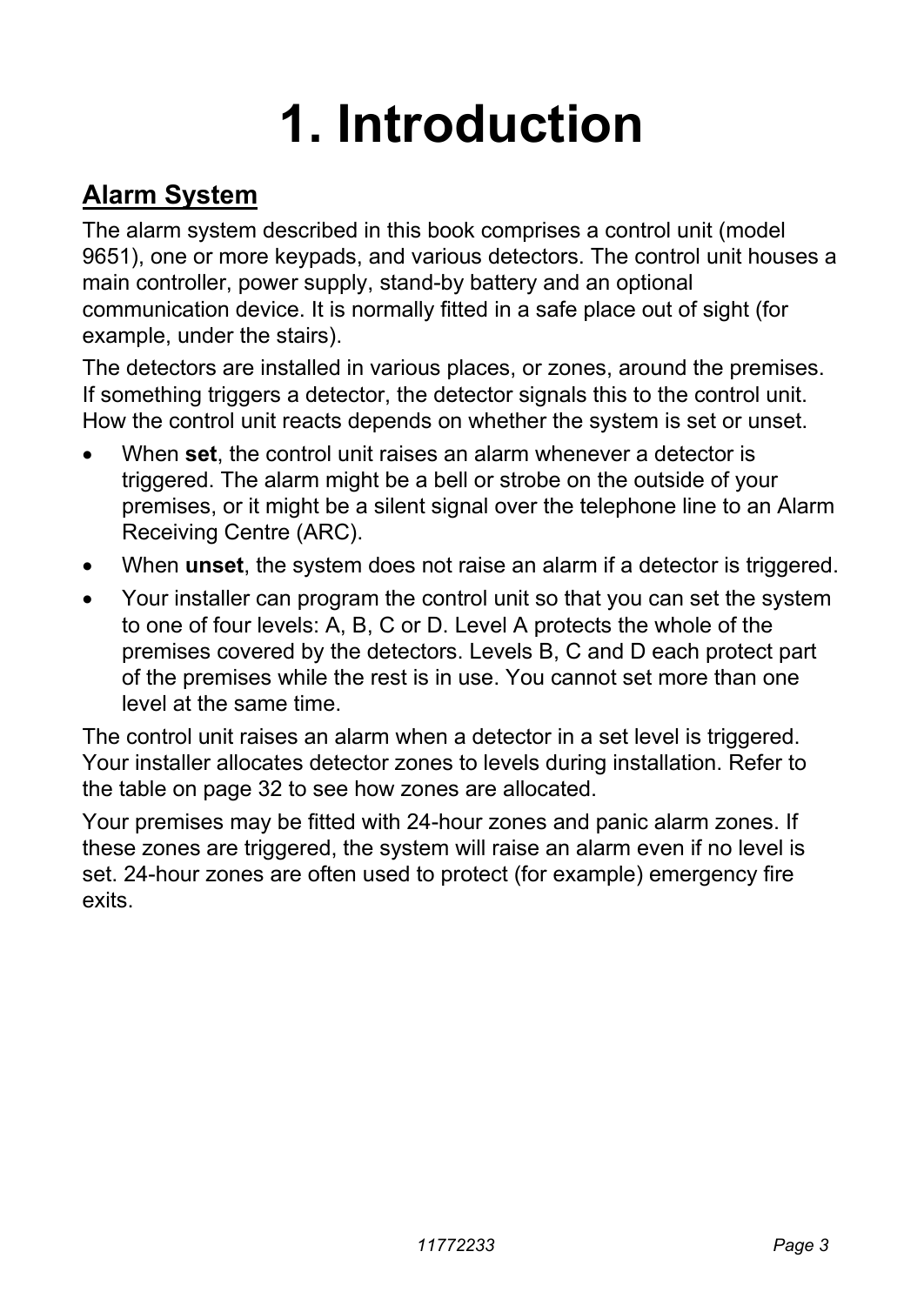## **Keypad**

Your alarm system is fitted with a 9930 or 9940 keypad, from which you can set and unset the system. Figures 1 and 2 show the main features of these keypads. Refer to "4. Special Functions" on page 18 for information about other functions available from them.

The system will not accept commands from the keypad until you identify yourself with an access code or proximity tag. The system can store up to 50  $\overline{\mathsf{access}}$  codes, which may contain four or six digits<sup>1</sup>, giving secure access for up to 50 users.

If you enter an incorrect code, press  $x$  to clear the display and try again. If you enter an incorrect code four times, all keypads will be locked for 90 seconds. If you do not enter a command within 20 seconds, the system leaves command mode. You will need to enter your code again to continue.

Your installer may have set up your system to hide status information<sup>2</sup>. If so, the display and lamps show no information until you identify yourself. This feature is designed to make life more difficult for intruders.

## **Proximity Tags**

So that you do not have to remember access codes, your installer may have fitted your keypads with a device that reads proximity tags. These tags are small slips of plastic that have electronic circuitry built into them.

When you hold a tag against a suitably equipped keypad, the circuit inside the tag emits a radio code that the keypad reads. Each tag has a unique code. If the alarm system recognises the tag, it allows you to do almost anything that you could do with an access code. If the tag is not recognised, you cannot use the alarm system. When presenting a tag to a 9930 keypad, make sure that it is touching the sensitive area to the left of the display (Figure 1). The 9940 keypad has a proximity coil that makes the whole case sensitive to tags.

You can program the system to recognise up to 49 tags. U01, the master user, can only be assigned an access code – a proximity tag cannot be assigned to this user. For instructions, refer to page 25.

 $\frac{1}{1}$ Installer Command 56

 $\overline{2}$ Installer Command 28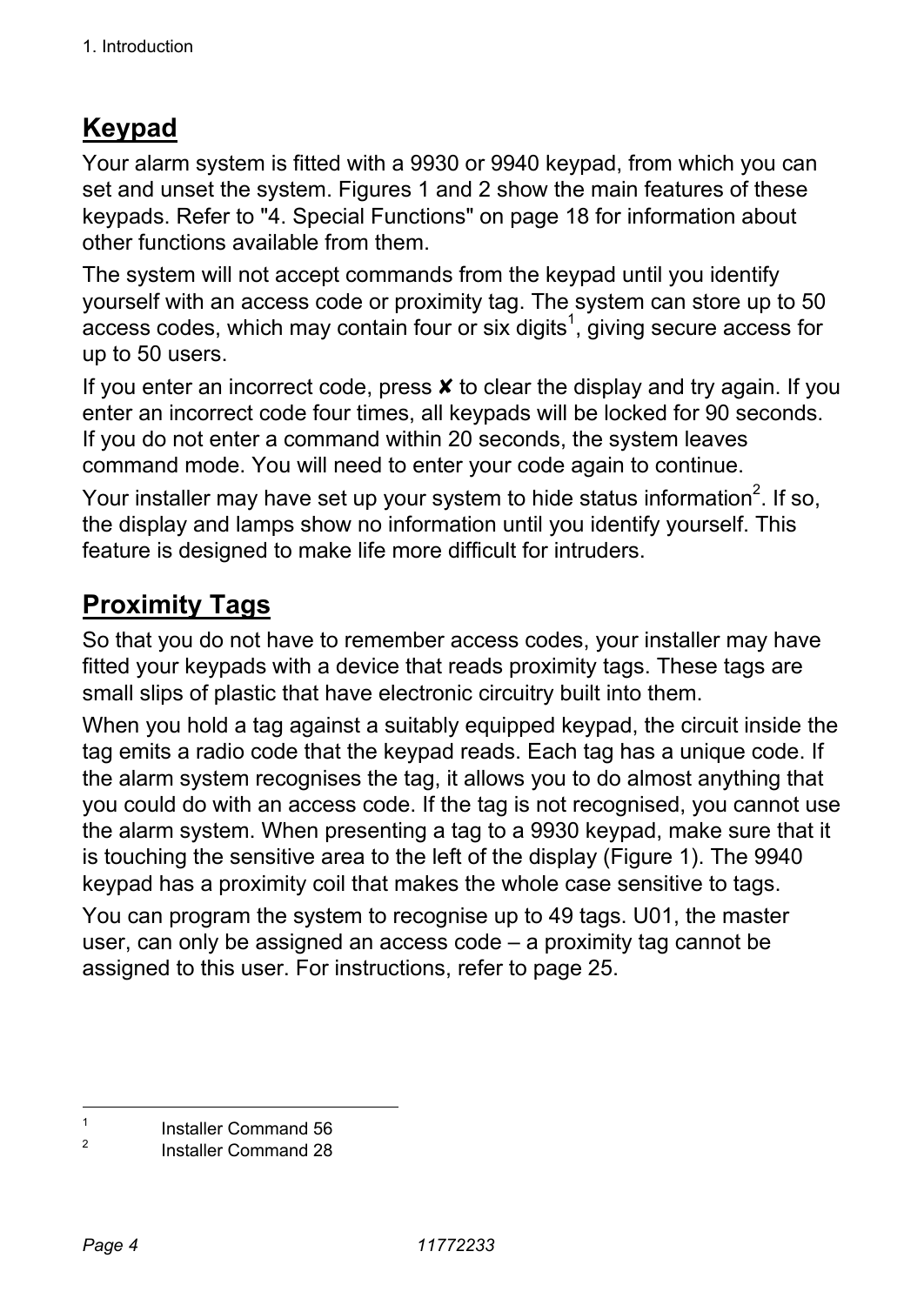

Figure 1. 9930 LCD Remote Keypad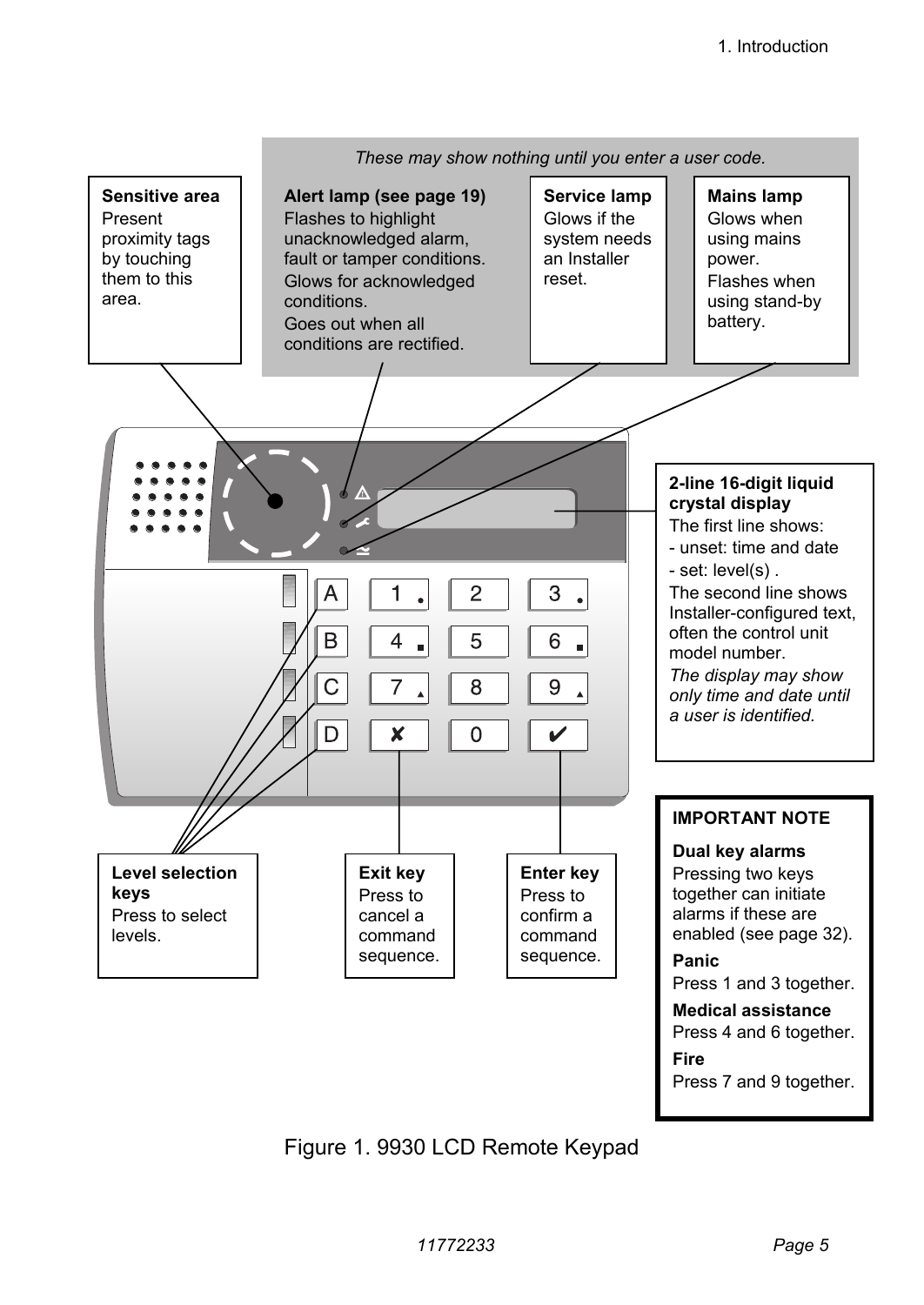

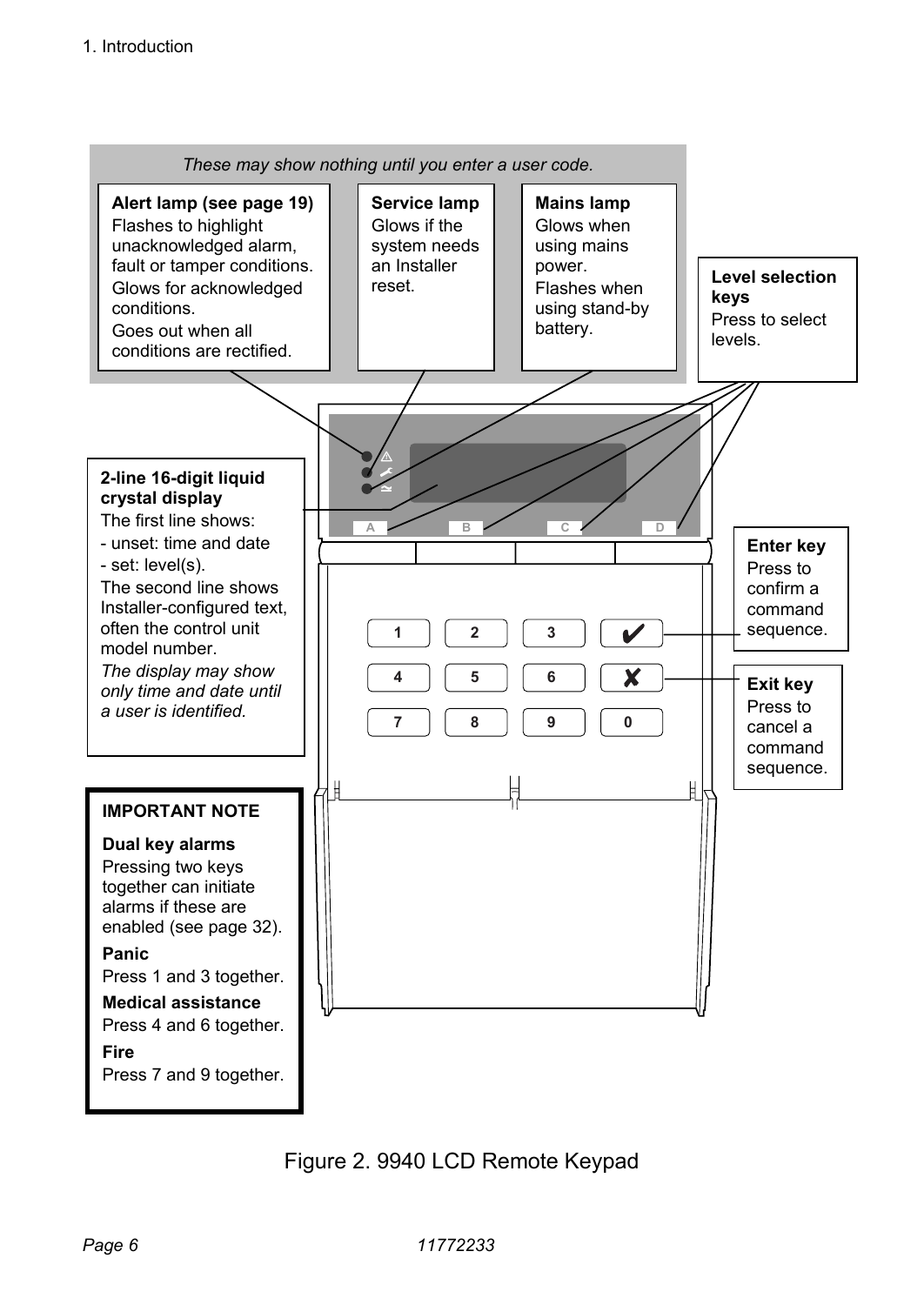### **Mains Power Failures**

The control unit indicates mains power failures using alerts. If the supply has since been restored, the alert will show the condition as inactive. For instructions on how to view and acknowledge alerts, refer to page 19.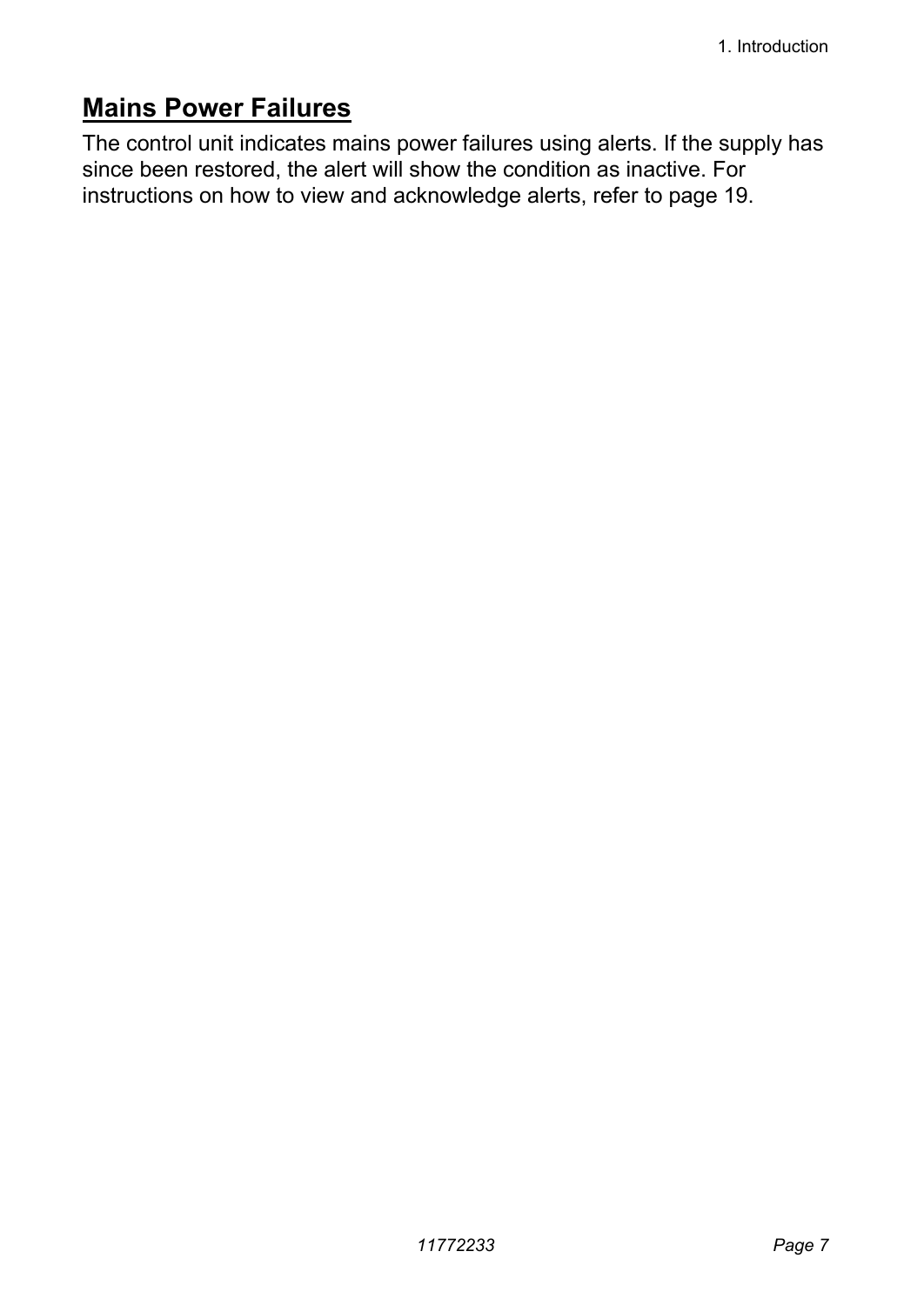## **About this Guide**

The rest of this guide tells you how to use the system:

- 2. Everyday Operation Tells you how to set and unset the system.
- 3. After an Alarm Tells you how to switch off the sounders after an alarm, view what caused the alarm and reset the system so that it can be used again.
- 4. Special Functions Tells you how to use more advanced features, some of which are available only to the master user.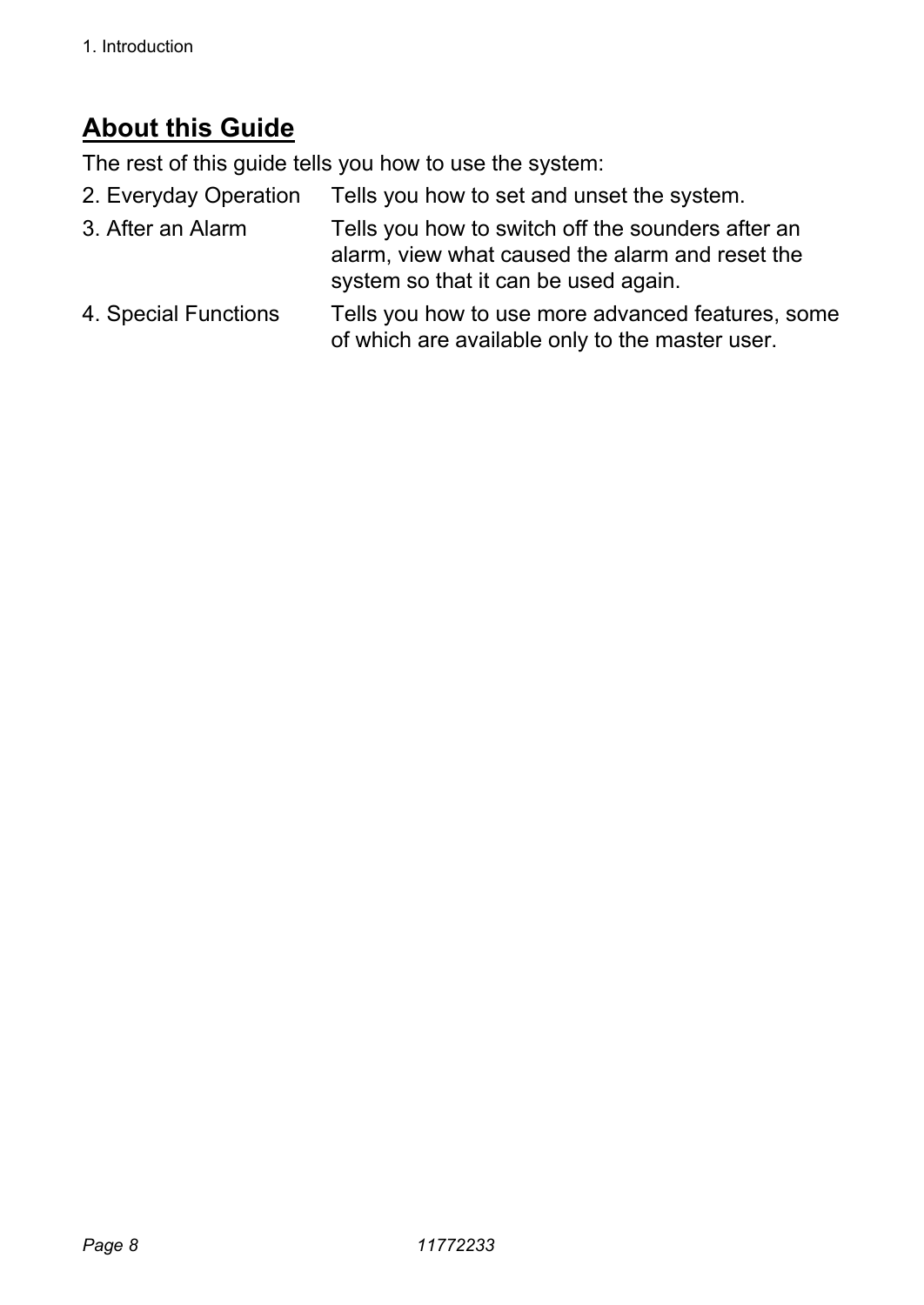## **2. Everyday Operation**

During installation, your installer programs the system to create an exit route and entry route for your premises. When setting the system, you must follow the exit route. When unsetting the system, you must follow the entry route. If you stray from these routes, you may cause a false alarm.

### **Setting the System**

There are several different methods for setting the system. Each level can use a different method, although not all methods are available in all cases. Your installer will have selected the methods that suit your site best<sup>3</sup>.

The possible setting methods are:

| Timed Set      | Silent Set           |
|----------------|----------------------|
| Final Door Set | Instant Set          |
| Lock Set       | <b>Keyswitch Set</b> |
| Terminated Set |                      |

The setting procedure is similar for each method and shown on page 10. Subsequent sections describe the specifics of each setting method.

If you try to set the system while something is triggering a detector in the protected area (for example a door or window is still open), the system will not set (see page 13).

If you find that your detectors generate false alarms immediately after you leave the premises, this may be because they are detecting air movements when the exit door is closed. You may need to ask your installer to increase the Final Exit Settling Time<sup>4</sup>.

<sup>-&</sup>lt;br>3

Installer Commands 39, 62, 72 and 76

<sup>4</sup> Installer Command 182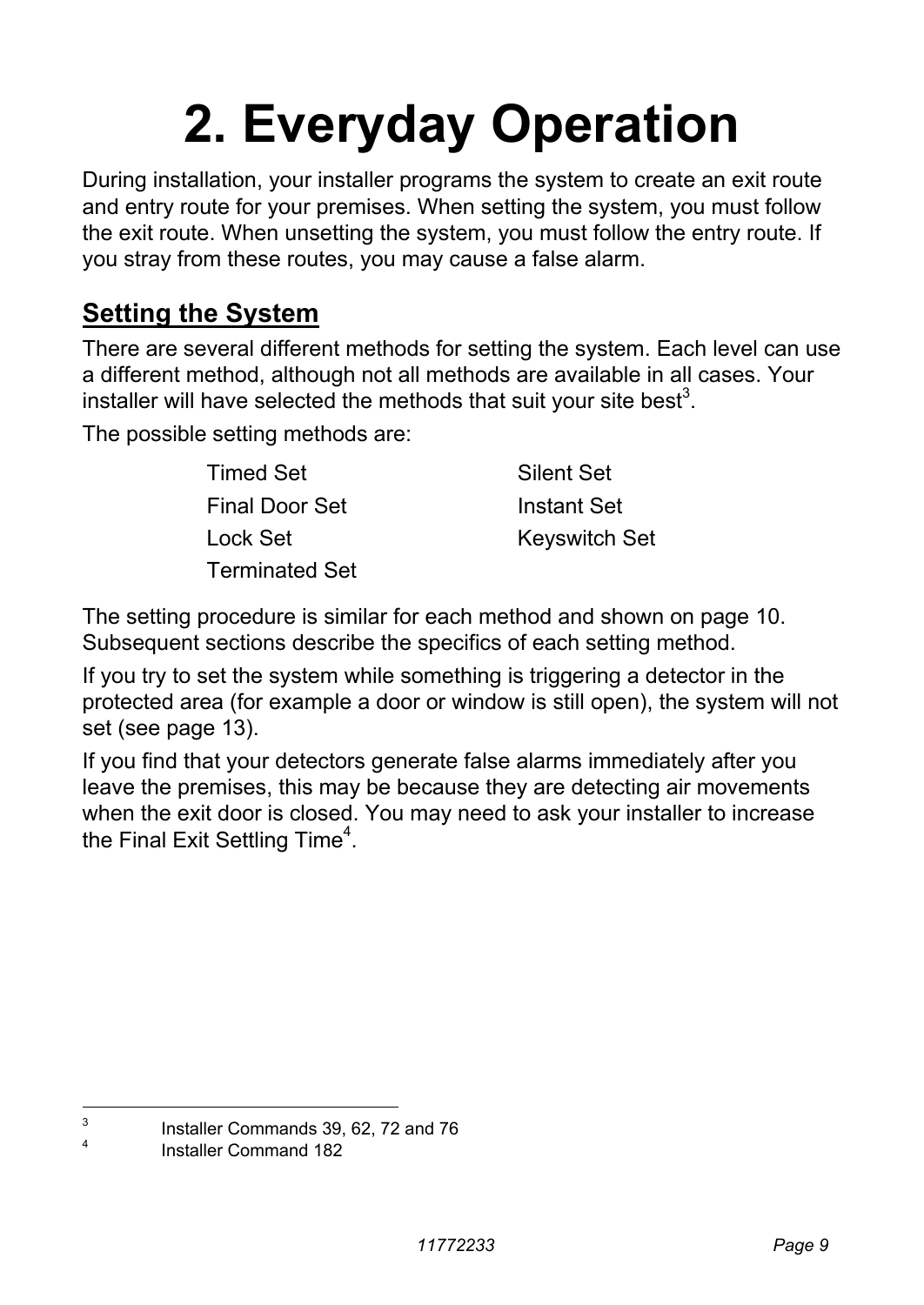#### **General Procedure**

To set the system:

- 1. Secure all doors and windows.
- 2. At the keypad, key in an access code (or present a tag). The display shows (for example):
- 3. Press the appropriate level key. Note: If you press  $\checkmark$  without a level key, the system sets Level A (Full Set).
- 4. If you have omitted a zone (see page 20), the display shows (for example):

Press  $\checkmark$  to continue with the zone omitted. If you do not want to omit it, press  $\boldsymbol{\mathsf{x}}$  to exit. During the exit procedure, the keypads give a continuous exit tone. The tone may be intermittent if the final door is open.

 If you hear an intermittent tone from the keypads or internal sounder and the final door is not open, a detector is being triggered (see page 12).

5. Leave by the designated exit route.

 When you complete the exit procedure in accordance with the setting method in use, the system sets and gives a double "beep". The keypad display shows which level is set.

*Note: If you decide not to set the system, key in your access code again (or present a tag) to unset it.* 

| System OK |  |
|-----------|--|
| Set?      |  |





| Set ABCD<br>9x5x |
|------------------|
| Set A<br>9x5x    |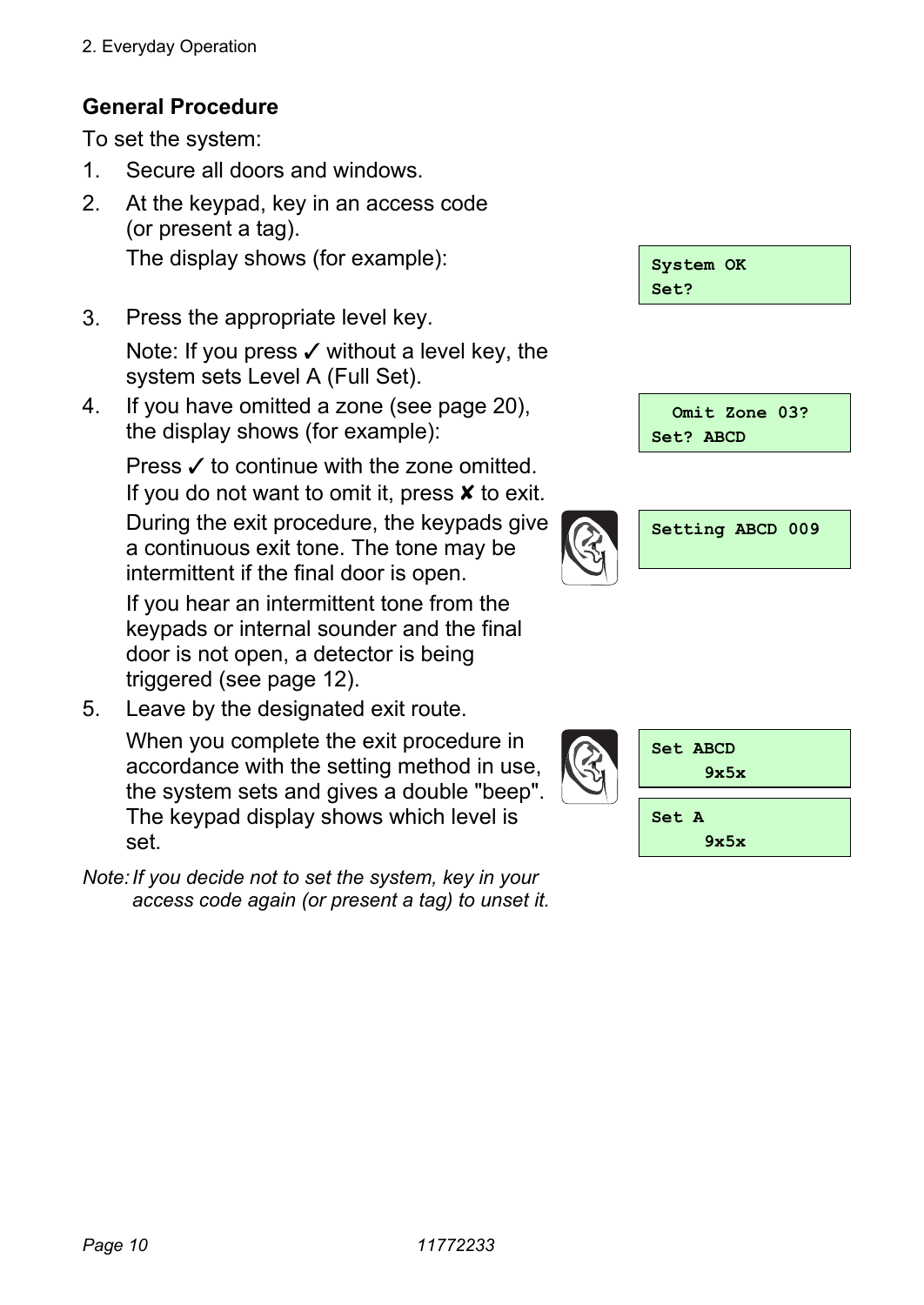#### **Timed Set**

With Timed Set, the system sets after a programmed exit time has expired. The time starts when you press a level key, or when you press  $\checkmark$  to accept an omitted zone. Your installer will have made the exit time long enough for you to leave the premises and secure the final door<sup>5</sup>.

When using Terminated Set (see below), your installer may have programmed the system to set after the exit time even if the exit terminate button is not pressed. This ensures your premises are protected if you forget to press the button.

#### **Final Door Set**

Your installer may have programmed the system so that closing the final door completes the setting sequence. The system sets  $7-12$  seconds<sup>6</sup> after you secure the final door. There is no fixed exit time

#### **Lock Set**

Your installer may have fitted a special lock so that locking the final door completes the setting sequence. The lock contains a switch so that the control unit can sense whether the lock is open or closed. The system sets seven $<sup>7</sup>$ </sup> seconds after you lock the final door. There is no fixed exit time.

*Note: Lock Set is available only for Level A (Full Set).* 

#### **Terminated Set**

Your installer may have fitted an exit terminate button. This is usually outside, beside the final door, and you press it when you leave. The system sets seven<sup>8</sup> seconds after you press the button. There is no fixed exit time.

#### **Silent Set**

Some levels on your system may be programmed for Silent Set. The system does not give an audible warning when it sets these but it gives a double "beep" at the end of the exit time to show that it is set.

*Note: Silent Set is not available for Level A (Full Set).* 

#### **Instant Set**

The area protected by a level may not need an exit route or final door. With Instant Set, the system sets as soon as you press the appropriate key, without

<sup>-&</sup>lt;br>5 Installer Commands 44, 65, 75 and 79 6

Installer Command 182 7

Installer Command 182

<sup>8</sup> Installer Command 182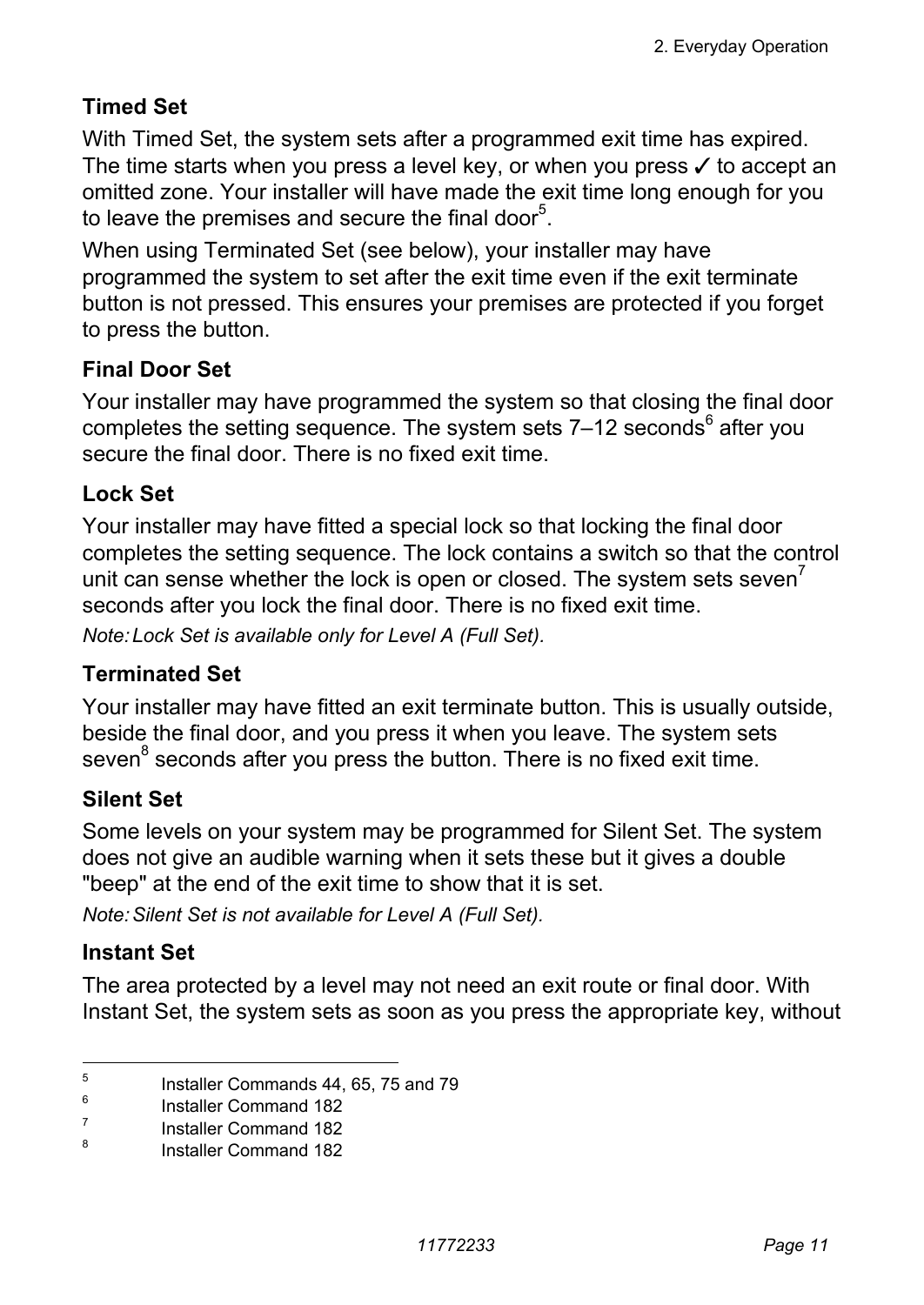waiting for an exit time. The system gives a double "beep" to show that it is set.

*Note: Instant Set is not available for Level A (Full Set).* 

#### **Keyswitch Set**

If your system is fitted with a keyswitch, you can use it to set the system. If it is a three-position keyswitch in a single system, you can use it to set Level B.

The keyswitch initiates setting, which then completes in accordance with the programmed exit mode. You do not need to enter an access code or present a tag.

#### **Forbikobler Keypad Set**

Your system may be programmed to use a special type of entry or exit zone called a Forbikobler zone. The word "forbikobler" means "bypass" in Danish. These zones are used to connect external keypads or access controllers.

If an exit is programmed as a Forbikobler zone with an external keypad, a trigger from the keypad within the exit time stops the timer and sets the system.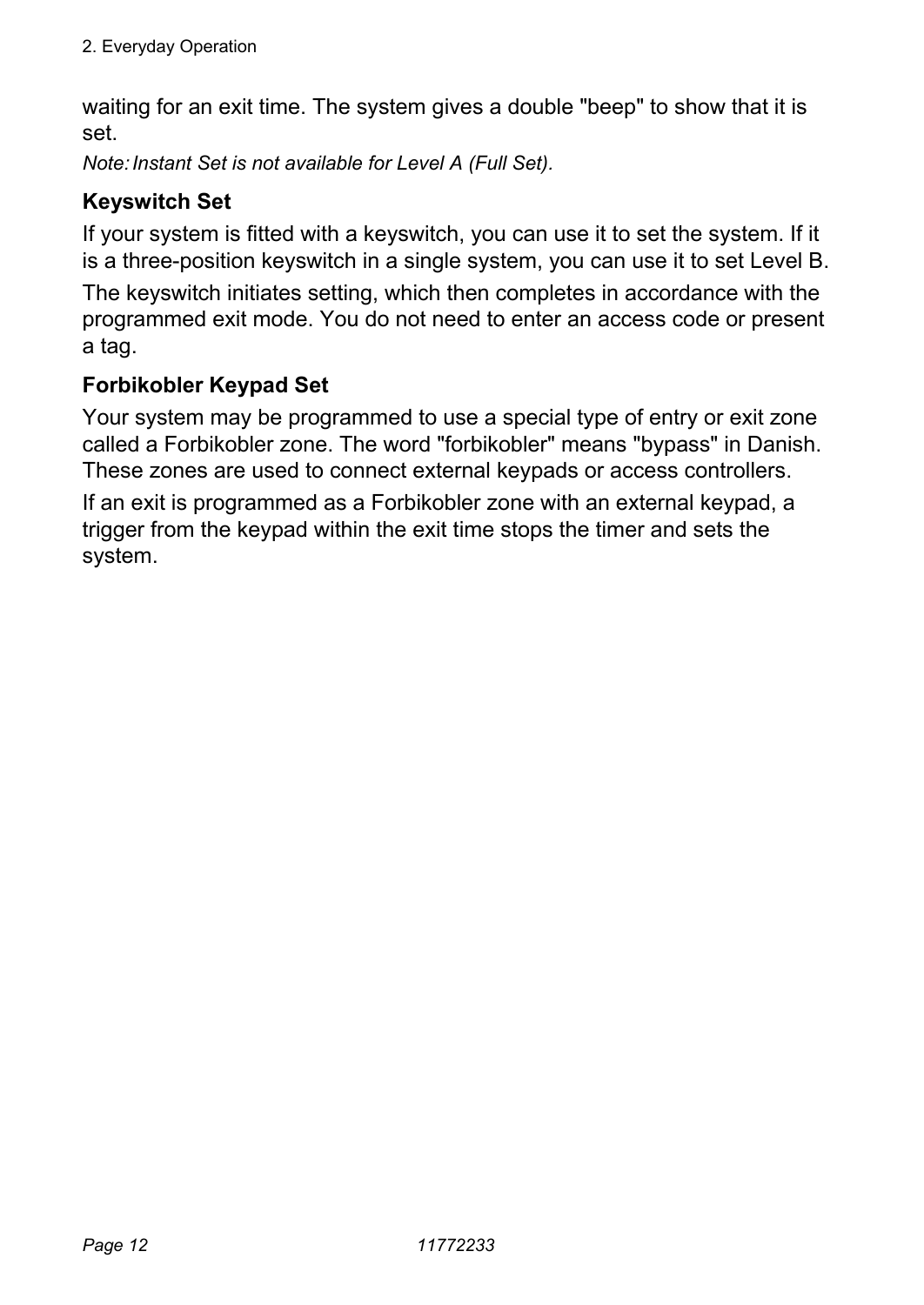## **Investigating Setting Problems**

This section offers general guidance. If you need assistance to resolve a problem, contact your installer.

### **Detector Active**

If something is triggering a detector at the end of the exit procedure, the system will not set. Depending how your installer has set up the system $9^9$ , internal or external sounders may operate. The display shows which zone (or zones) is active.

To set the system:

- 1. Enter your access code (or present your tag) to silence any sounders.
- 2. Go to the zone shown on the display (see example) and find out what is triggering the detector. If possible, remedy the fault.
- 3. Return to the keypad and set the system again. If no other detectors are active, the system sets.
- 4. If other detectors are active, repeat steps 1 to 3.
- 5. If the system still will not set, call your installer.

|                  | Zone Open | z03 |
|------------------|-----------|-----|
| $\text{Zone}$ 03 |           |     |

-<br>9

Installer Command 27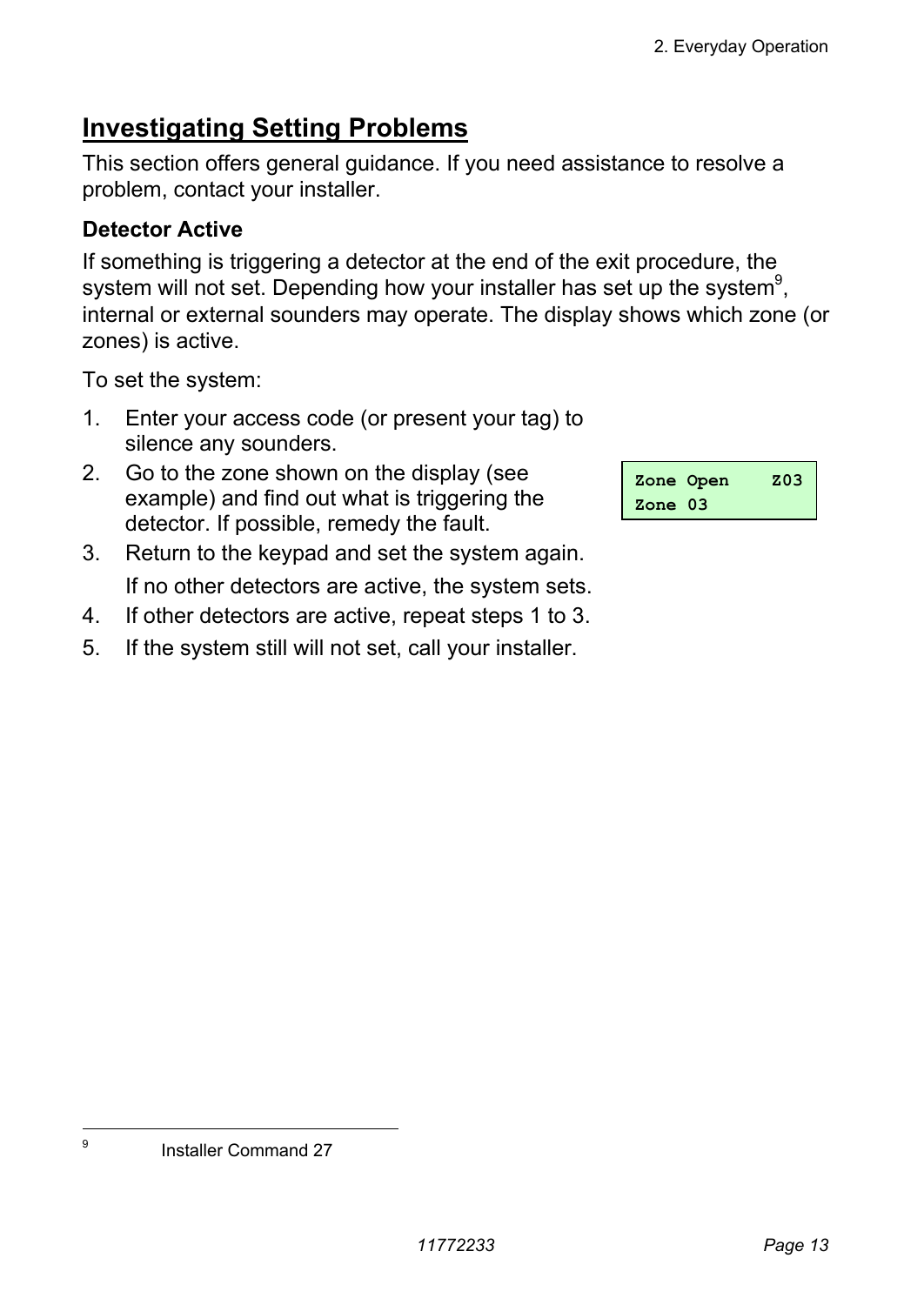#### **Other Problems**

The system informs you of problems through alerts. These are warnings communicated through the keypad display and lamps. If your system is set up to hide status information after 30 seconds<sup>10</sup>, enter an access code or present a tag to activate the keypad display and lamps.

Depending on the nature of the problem, you may need to reset the system or call an installer to do this for you (see page 17). Your installer may have set up your system to enable you to override some faults<sup>11</sup>, in which case you will be able to set the system while the fault is still present. If the display shows "Set" underneath the alert message, press  $\checkmark$  to continue with setting.

If an installer reset is required, the control unit lights the  $\blacktriangleright$  lamp and the keypad sounds a repeating "beep" to warn you. If the fault disappears, the lamp goes out but the tone continues until you enter your access code. If the fault persists and cannot be overridden, the display shows "Call Installer".

A mains power failure is an example of a technical fault that may be resolved without intervention in the alarm system. A stand-by battery failure is an example of a technical fault that requires an installer to visit.

If an alert indicates a communications failure (for example, "Plugby Line Fail"), you may be able to set the system but then it may not be able to report any alarms to the ARC.

For more information on viewing and acknowledging alerts, see page 19.

 $10$  $10$  Installer Command 28

Installer Commands 134 to 140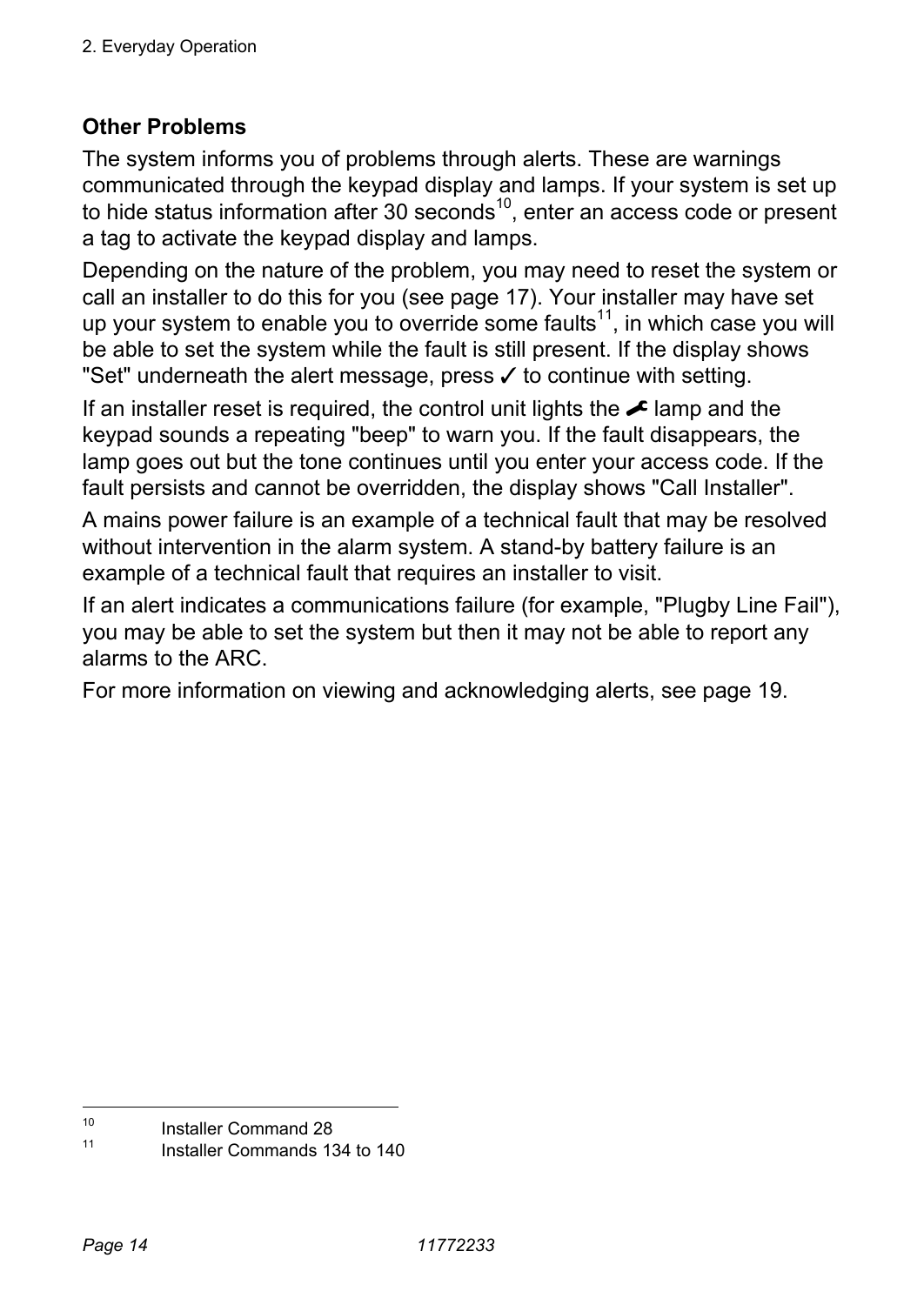## **Unsetting the System**

#### **WARNING: If you enter your premises and an internal alarm starts, there may be an intruder.**

You can unset the system from a keypad or keyswitch.

When you open an entry door, the system starts an entry timer. There are four entry timers so that different entrances can use different times. During the entry time, the keypads give a "galloping" entry tone to warn you that the timer is running. If you exceed the entry time, an alarm will occur. Your installer will have ensured that the entry time for each entrance is long enough for you to enter by the designated entry route, get to the keypad and unset the system.

If an entry door is fitted with a lock switch, the keypad gives a continuous exit tone when you unlock it and, if you lock it again, the system remains set; it is only when you open the entry door that the entry timer starts and the keypads give the entry tone.

#### **General Procedure**

To unset the system:

1. Enter through the designated entry door and go to the keypad.

 As you enter the premises, the system starts the entry timer and the keypads give the entry tone.

- 
- 2. Key in an access code (or present a tag).

All set levels are unset.

 The entry tone stops and the system gives a double "beep".



#### **The system is now unset.**

#### **Keyswitch Unset**

If your system is fitted with a keyswitch, you can use it to unset Level A. With a three-position keyswitch, switching from Part to Off unsets Level B. You do not need to enter an access code or present a tag.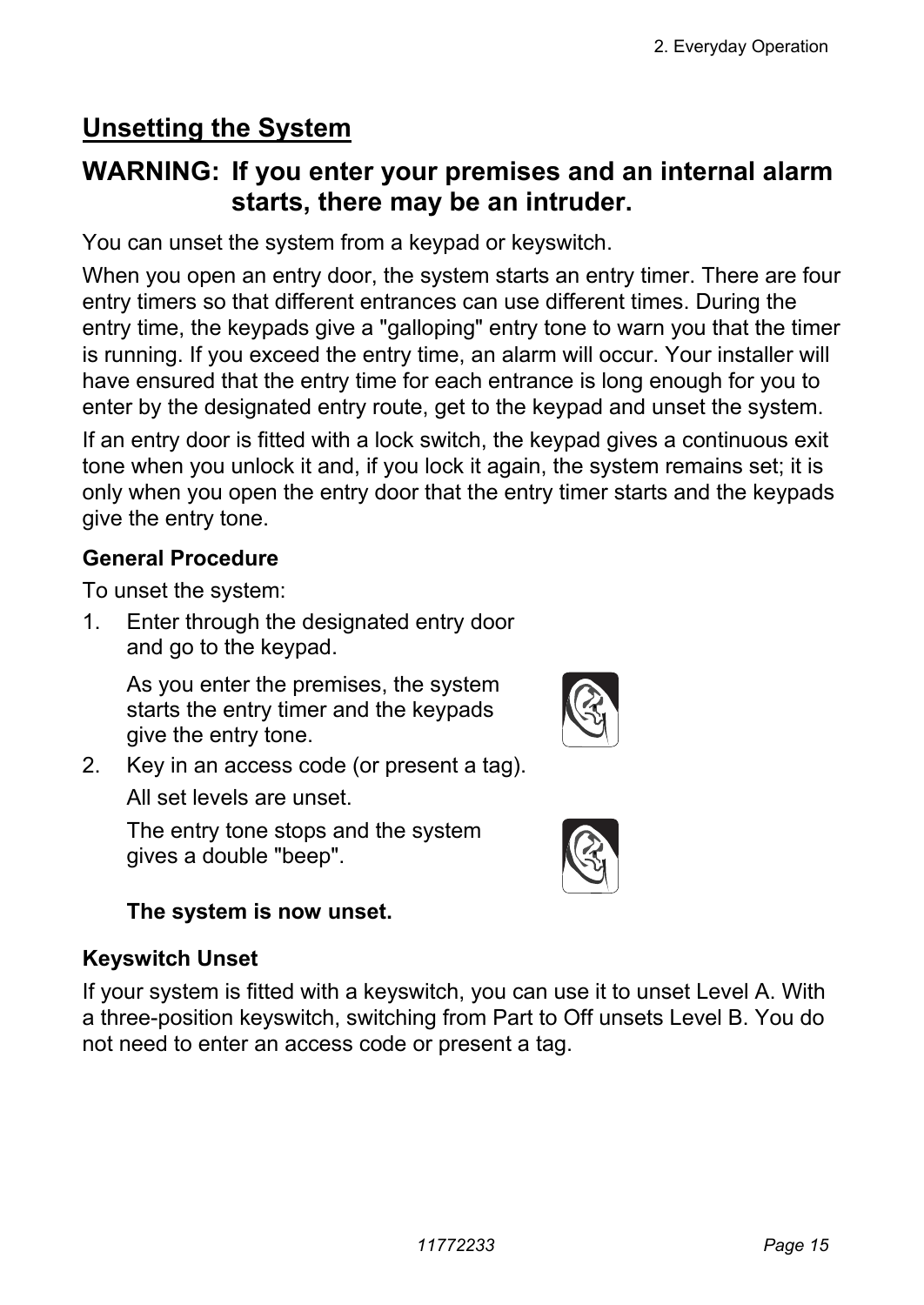#### **Aborting False Alarms**

If your system is connected to an ARC and you accidentally cause an alarm, you normally have at least two minutes before the ARC calls the police. Alarm Abort<sup>12</sup> enables you to cancel a false alarm by entering a valid access code during this period (which is set by the ARC).

If Alarm Abort is not enabled on your system and you often exceed an entry timer that is already set to the maximum, ask your installer about Alarm Abort.

 $12$ 12 Installer Command 36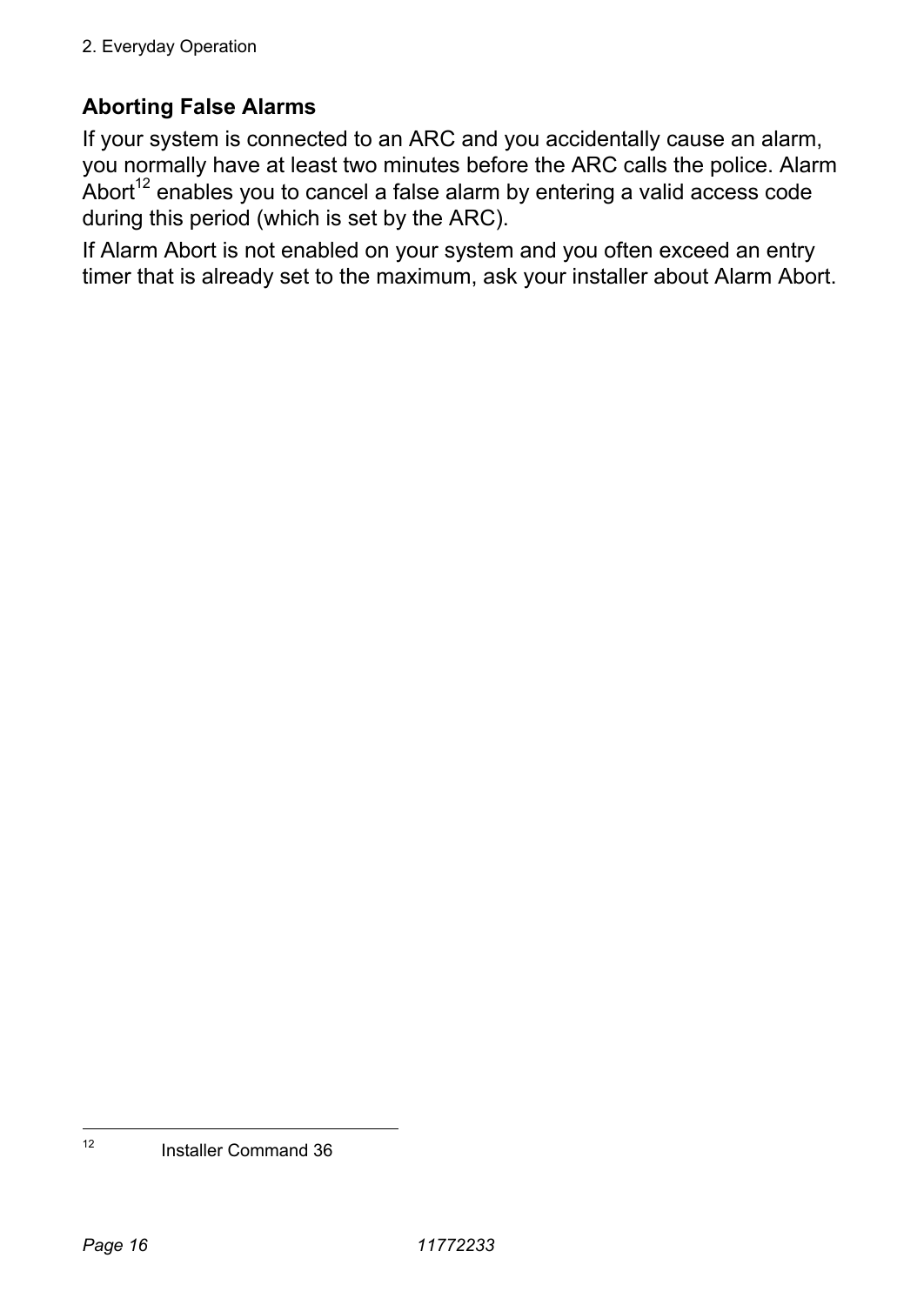## **3. After an Alarm**

## **Responding to a Fire Alarm**

**IMPORTANT:** The system gives a fire alarm by sounding a two-tone warning from the keypads and alarm sounder. The display shows (for example):

- 1. Evacuate the premises. **Do not attempt to unset the alarm.**
- 2. If there is evidence of fire, call the Fire Brigade.
- 3. Only when the premises are safe, proceed as for other alarms.

## **Responding to other Alarms**

When your system raises an alarm other than a fire alarm, you must:

- Unset the system as normal to switch off the sounders and strobes.
- Reset the system ready for further use.

The system logs the zone (or zones) that triggered the alarm and displays alerts on the keypad display. The first zone is shown automatically when you unset the system. View the others by pressing  $\vee$  to accept the **Next** prompt. For instructions on viewing and acknowledging alerts, see page 19.

Your system may be configured for various types of reset:

- **User reset.** Enter your access code (or present your tag) again to reset the system. The system gives a double "beep" to confirm that it has reset.
- **Installer reset.** If the display shows "Call Installer", contact your alarm company to arrange a visit.
- **Remote reset.** If the display shows a reset code, write down the code and call your ARC. You will be asked to verify your identity, the circumstances and the code. If no intervention is required from an installer, you will be given a code to enable you to reset the system.

**Fire Z02 Alarm 9x5x**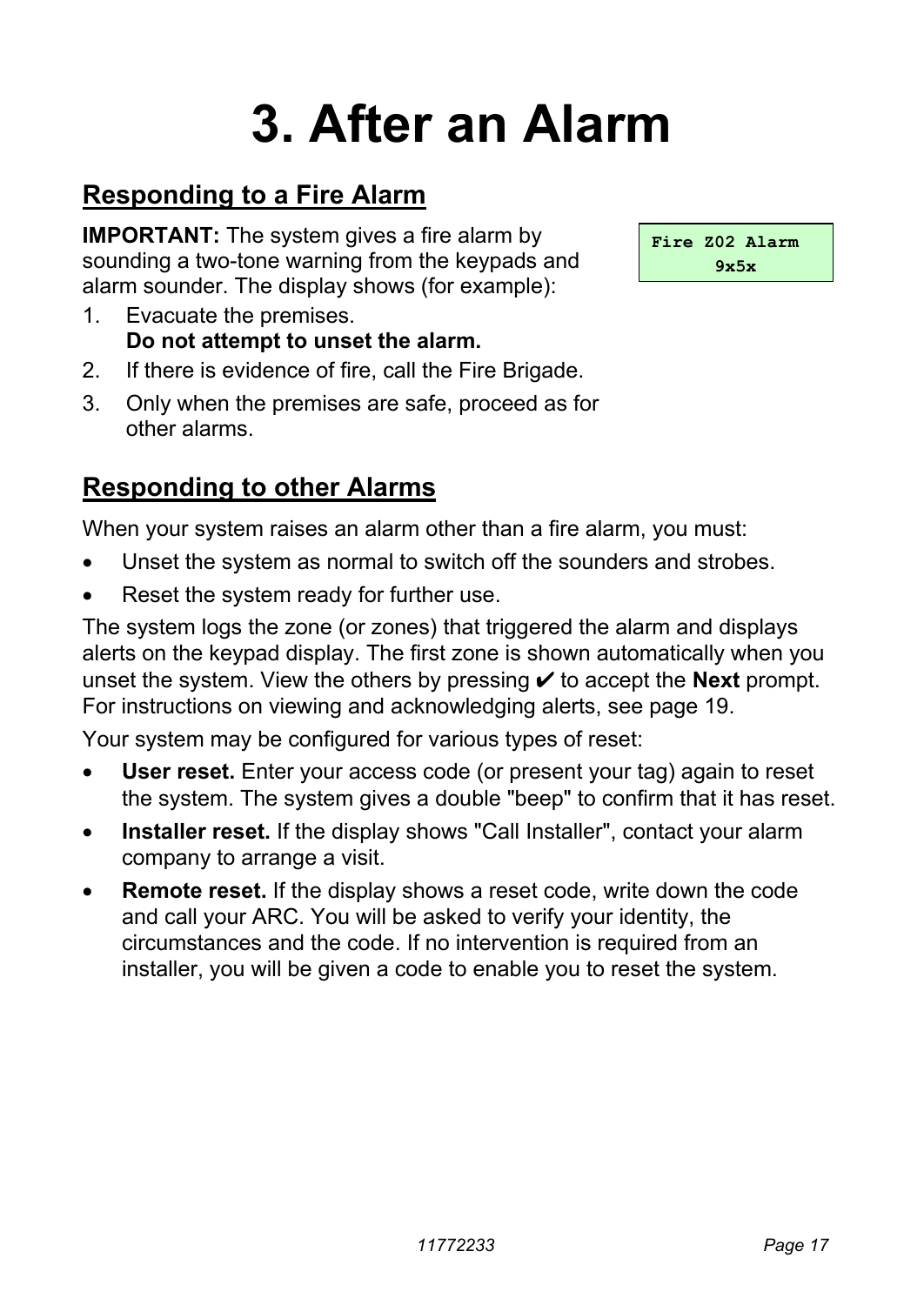## **4. Special Functions**

### **Introduction**

As well as setting and unsetting the system, you can perform a number of other functions from the keypad while the system is unset:

| <b>All Users</b>        | <b>Key</b> | <b>Description</b>                      |  |
|-------------------------|------------|-----------------------------------------|--|
| Access code (or tag)    |            | View alerts                             |  |
| plus:                   | 2          | Omit zones                              |  |
|                         | 3          | Require user code before installer code |  |
|                         | 5          | Read the log of system events           |  |
|                         | 7          | Turn chime on and off                   |  |
|                         | 8          | Test the sounders and strobe            |  |
|                         | 9          | Test the detectors                      |  |
| Dual key alarms         | 1+3        | Panic alarm (PA)                        |  |
| (check if these are     | $4 + 6$    | Medical assistance alarm                |  |
| enabled, see page 32)   | $7 + 9$    | Fire alarm                              |  |
| <b>Master User Only</b> | Key        | <b>Description</b>                      |  |
| Access code (not tag)   | 4          | Set up access codes and proximity tags  |  |
| plus:                   | 6          | Set the time and date                   |  |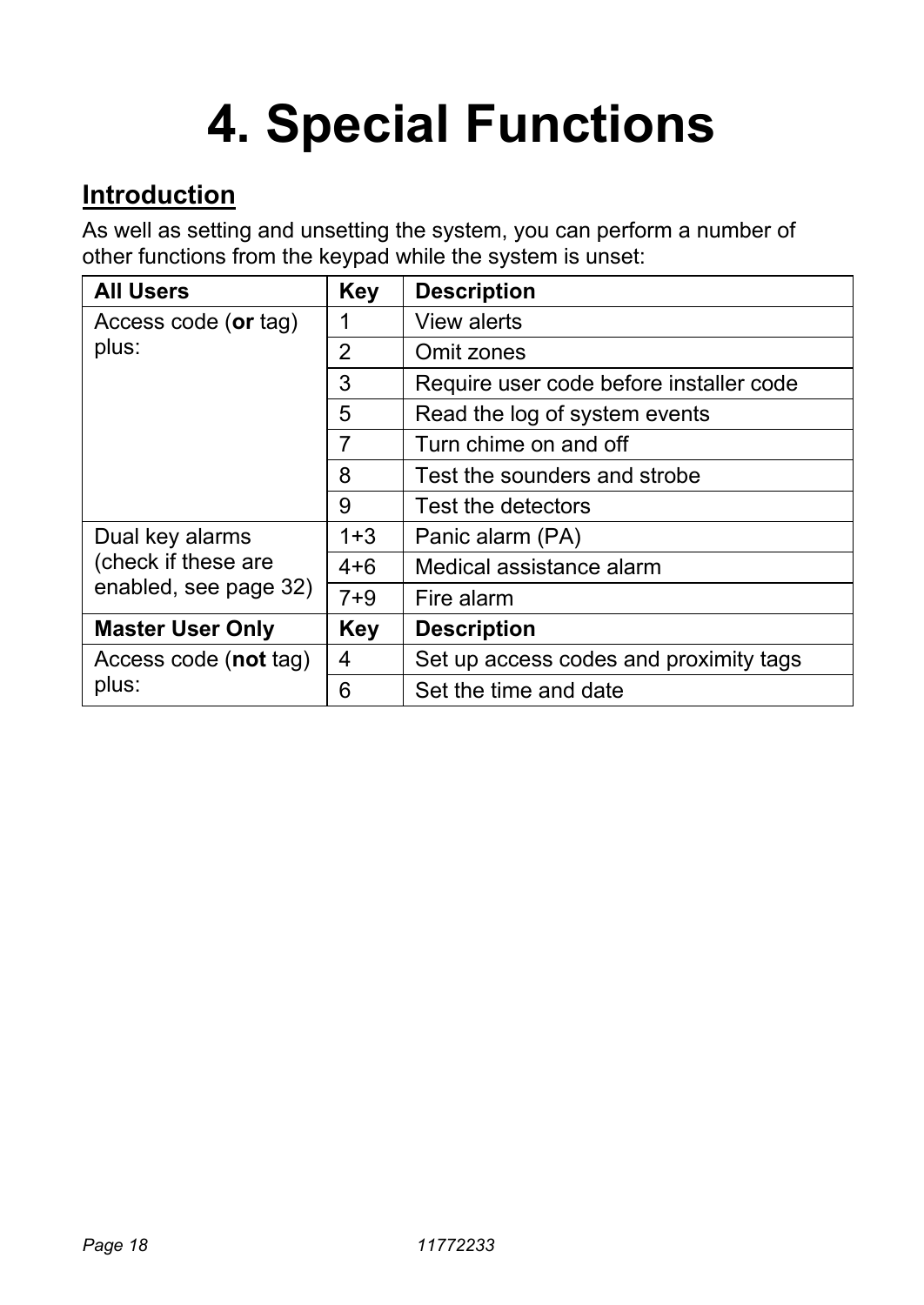## **Viewing Alerts**

The system records alarms, faults and tampers as alerts. It usually displays the first alert automatically when you unset the system but you can view alerts at any time by pressing 1. Viewing an alert acknowledges it. The Alert lamp  $(\triangle)$  flashes for unacknowledged alerts and glows for acknowledged alerts. If the condition that caused the alert still exists, the alert message shows "Active". If the condition no longer exists, the message shows "Inactive".

To view alerts:

1. Key in an access code (or present a tag).

If the  $\triangle$  lamp is glowing or flashing, there are alerts. The system may display the first alert or it may show how many alerts exist (for example):

2. Press 1 to view the alerts. The display shows the first alert (for example):

 Here, "Inactive" indicates that the mains power supply has since been restored.

3. Press  $\angle$  for "Next" to view the next alert.

The display shows the second alert (for example):

 Here, "Inactive" indicates that the tamper switch has since been closed.

4. Press  $\checkmark$  for "Next" to view the next alert.

The display shows the third alert (for example): **Battery Missing** 

 Here, "Active" indicates that the battery is still missing. The  $\triangle$  lamp will also be lit and there will be an intermittent audible warning.

If you have viewed all alerts and installer action is required (for example, to fit a new battery), the display shows:

5. In this case, contact your alarm company.

If you have viewed all alerts and no installer action is required, the display shows date and time (for example):

6. In this case, use the system as normal.



| <b>MAINS Fail</b> |      |
|-------------------|------|
| Inactive          | Next |

| Lid Tamper |      |
|------------|------|
| Inactive   | Next |



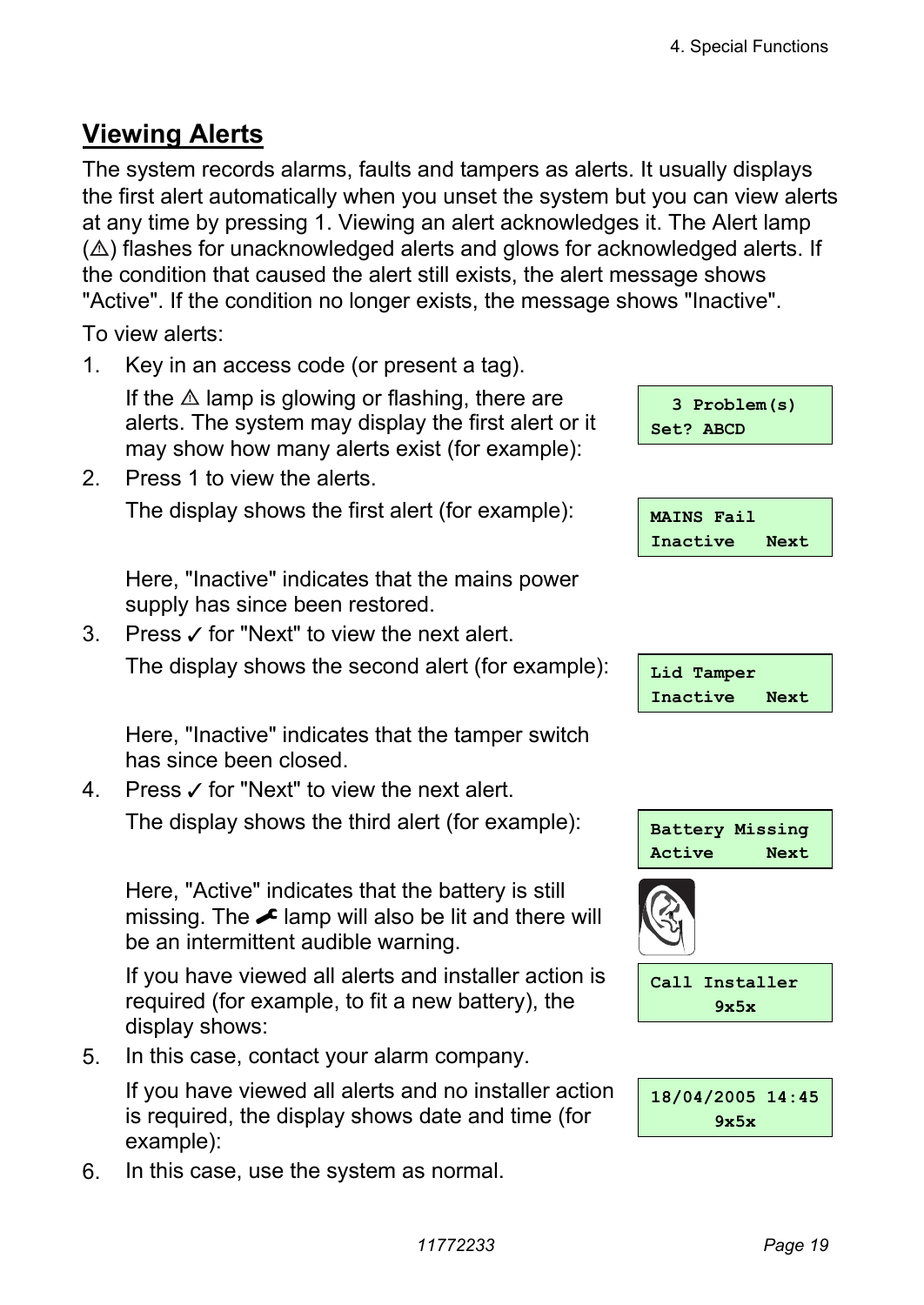## **Omitting Zones**

Your system may be programmed so that you can omit individual detectors. This enables you to ignore alarms coming from faulty detectors in non-critical positions. Refer to the table on page 32 to see which zones can be omitted in your system.

To omit a zone:

- 1. Key in an access code (or present a tag).
- 2. Press 2.

3. Press the number of the zone you want to omit (for example, press 07 to omit zone 7) and then press  $\checkmark$ .

The sounder gives a double "beep" and the display shows the zone number followed by an "o":



If you try to omit a zone for which this is not allowed, the display shows an "X" after the zone number.

4. Press X to exit.

*Note: To include a zone that was omitted, follow the same procedure. Pressing* y *toggles between omit and include.* 

#### **Normal Alarm Zones**

When you next set the system, a message asks you to confirm that you want to omit the zone. Press  $\checkmark$  to set the system with the zone omitted. Omission is not permanent: when you next unset the system, the control unit reinstates the zone. You must omit the zone each time you prepare to set the system.

#### **24-hour Zones**

When you next set the system, there is no message to confirm the omission. 24-hour zones (for example, protecting a fire door) remain omitted until you reinstate them from the keypad:

- 1. Key in an access code (or present a tag).
- 2. Press 2 followed by the zone number and then  $\checkmark$ .
- 3. Press **x** to exit.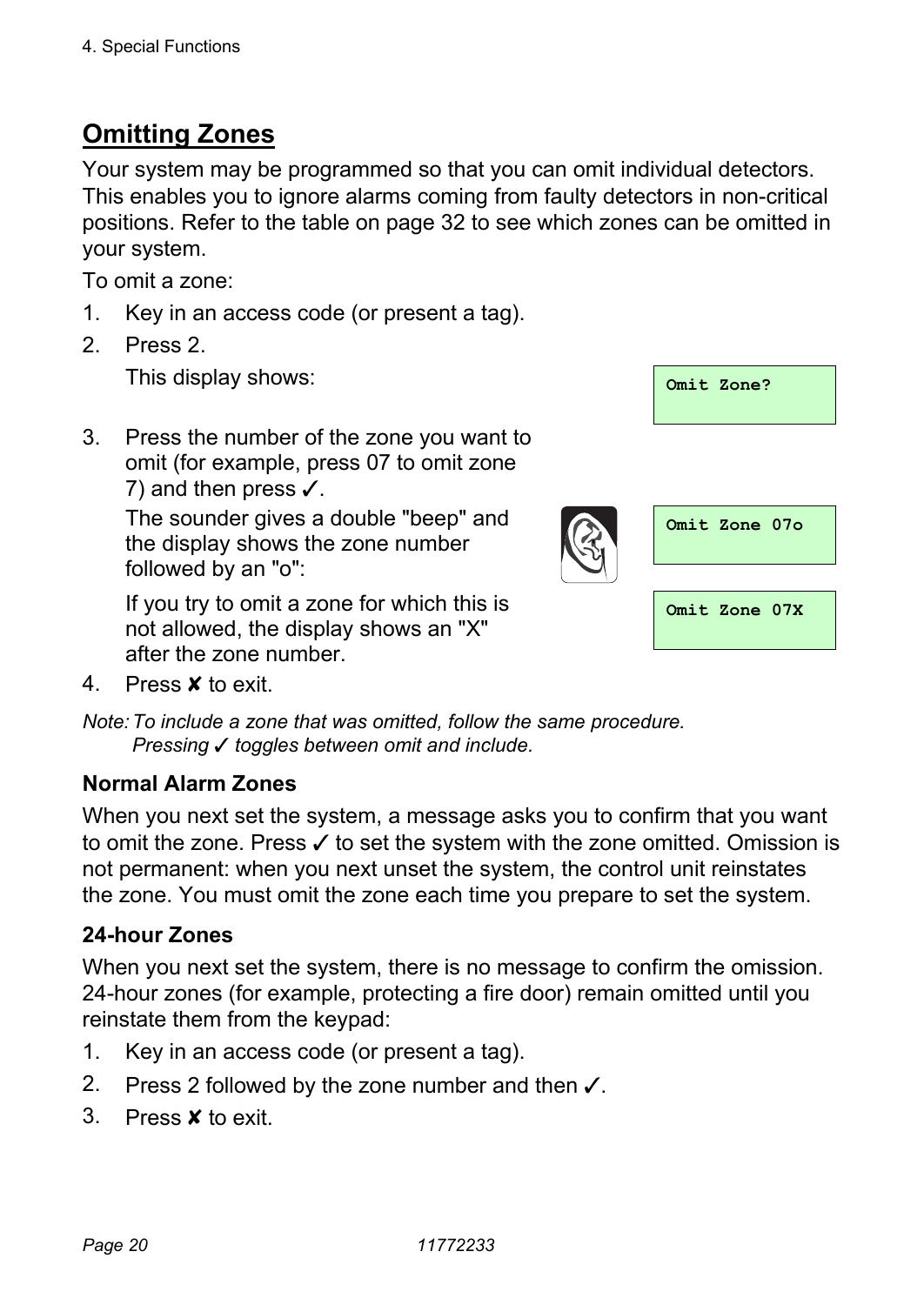## **Requiring User Code before Installer Code**

You can specify that a user code must be entered before the installer code to access the installer menu. This enables you to supervise installer activities.

- 1. Key in an access code (or present a tag).
- 2. Press 3 to toggle between requiring and not requiring a user code. The display shows (for example): **We use**  $\frac{1}{\text{UserCode } \text{req} = \text{OFF}}}$

When you turn user code on or off, the keypad confirms with a double "beep".

3. Press  $\angle$ 



The system keeps a log of the last 700 events. The Appendix on page 27 explains the meaning of the messages that may be logged.

To view the log:

- 1. Key in an access code (or present a tag).
- 2. Press 5.

 The display shows a message describing the most recent event (here, for example, user 1 has changed the access code for user 2):

**U01 Change U02 00:42 18/04/2005** 

- 3. Press: 1 to see earlier events 3 to see later events 4 to see the first event
	- 6 to see the last event
- 4. Press  $\boldsymbol{\mathsf{x}}$  to stop using the log.

*Note: Neither an installer nor a user can erase the log.* 

In the log, user codes are represented by numbers as follows:

| U <sub>00</sub> | Installer              | U52 | Control unit |
|-----------------|------------------------|-----|--------------|
| U01             | User 1                 | U53 | Idle         |
| U02 to U50      | Users 2 to 50          | U55 | Keyswitch    |
| U50             | Guard code (if set up) | U56 | Remote reset |
| U51             | Duress code            | U59 | Forbikobler  |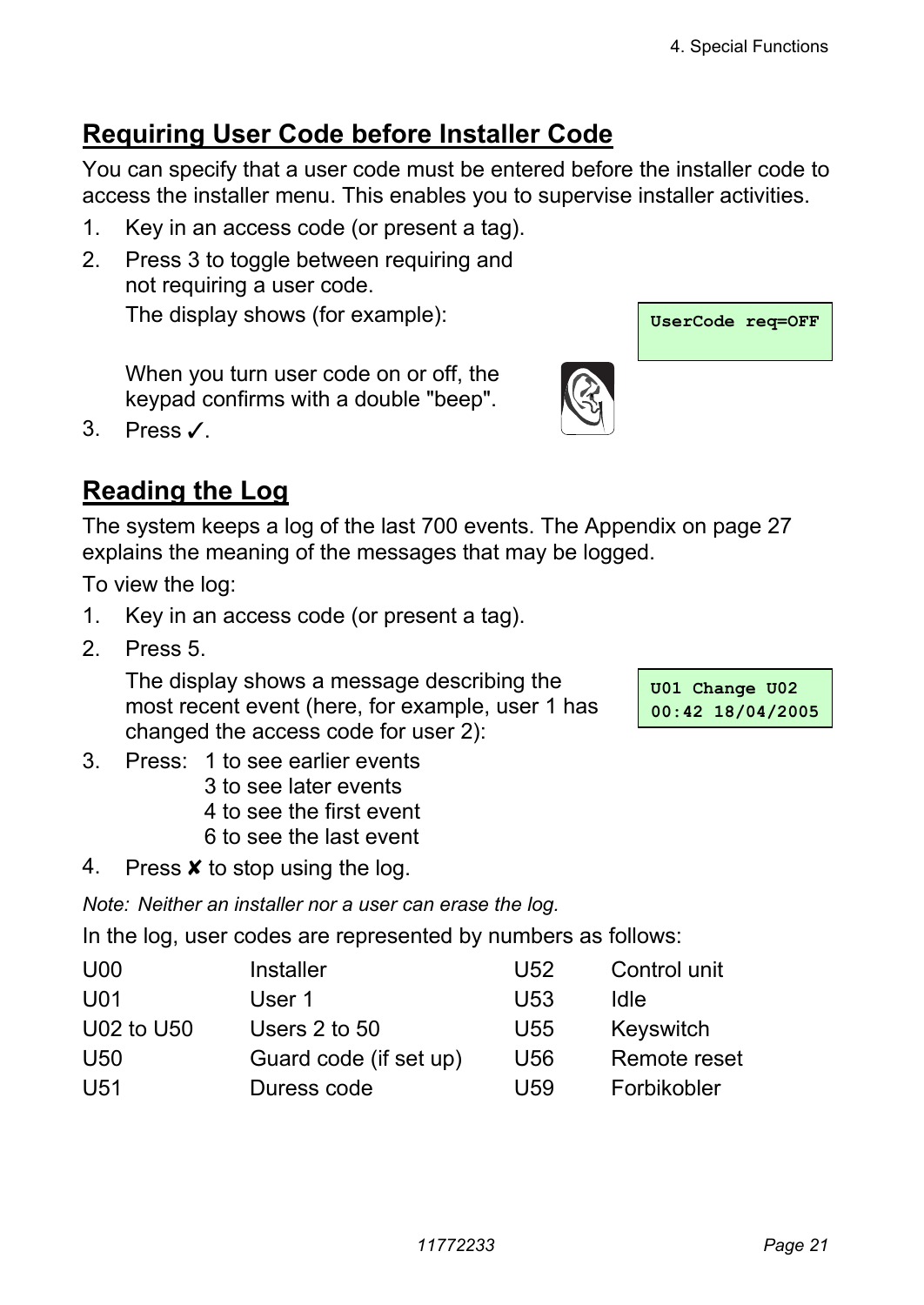## **Turning the Chime On and Off**

Your system may be programmed so that a chime tone sounds when certain doors are opened while the system is unset. You can turn this on and off.

- 1. Key in an access code (or present a tag).
- 2. Press 7 to toggle chime on and off. The display shows (for example):  $\sqrt{\frac{Chime}{Chime}} = \sqrt{N}$

When you turn chime on, the keypad confirms with a double "beep".



### **Testing the Sounders**

You can test that the sounders and strobe are working. The system turns on each sounder in turn for three seconds.

*Note: The strobe flashes for 10 seconds to give you time to see it.* 

- 1. Key in an access code (or present a tag).
- 2. Press 8 to start the test.

| The display shows: | Test: Bell    |
|--------------------|---------------|
|                    |               |
|                    | Test: Strobe  |
|                    |               |
|                    | Test: Speaker |
|                    |               |
|                    |               |
|                    | Test: Keypad  |

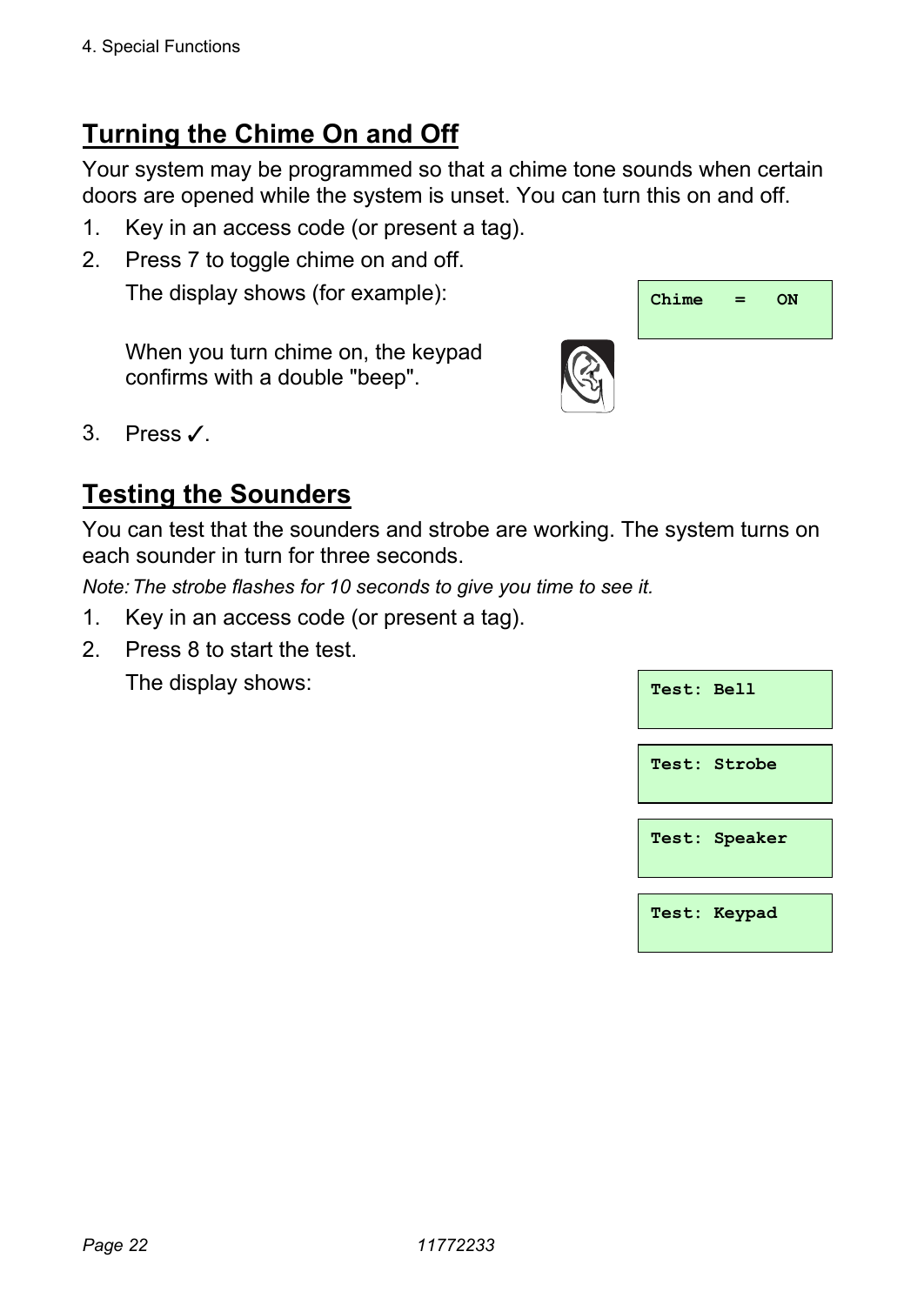## **Testing Zones**

You can set the system so that it will allow you to walk around and test each of the detectors (a walk test). Do this when the premises are empty to avoid other people triggering movement detectors before you do, which would confuse the results of the test. If a detector fails the test, contact your alarm company and ask them to check the system.

*Notes:* 

- *1. You can abandon the test at any time by pressing* y.
- *2. You cannot test 24-hour zones (including Fire and PA) or tamper circuits with this command. If you wish to test them, contact your alarm company.*

To test zones:

- 1. Key in an access code (or present a tag).
- 2. Press 9.

This display shows:

3. Walk around your premises and trigger the detectors in turn (excluding 24-hour and PA zones).

 When you trigger a detector, the keypad and internal sounder give a short tone.

The display shows 'A' for alarm, followed by the zone number of the detector.

If you trigger more than one detector, the display shows the zone numbers in turn.

4. Press  $\checkmark$  to stop the test when you have triggered all the detectors.

## **Setting up Users**

*Note: Only the master user (U01) can set up users.* 

The system can store up to 50 different user access codes. For security, you should give one code to each person who has responsibility for setting and unsetting the system: do not allow users to share codes.

To distinguish users and conceal their access codes, the log shows each user as a number (for example, U02). You can store a user name for each access code, which is visible when the code is modified but not displayed or logged.

| Walk Test |  |
|-----------|--|
|           |  |

|  | A: Zone 02 |  |  |
|--|------------|--|--|
|--|------------|--|--|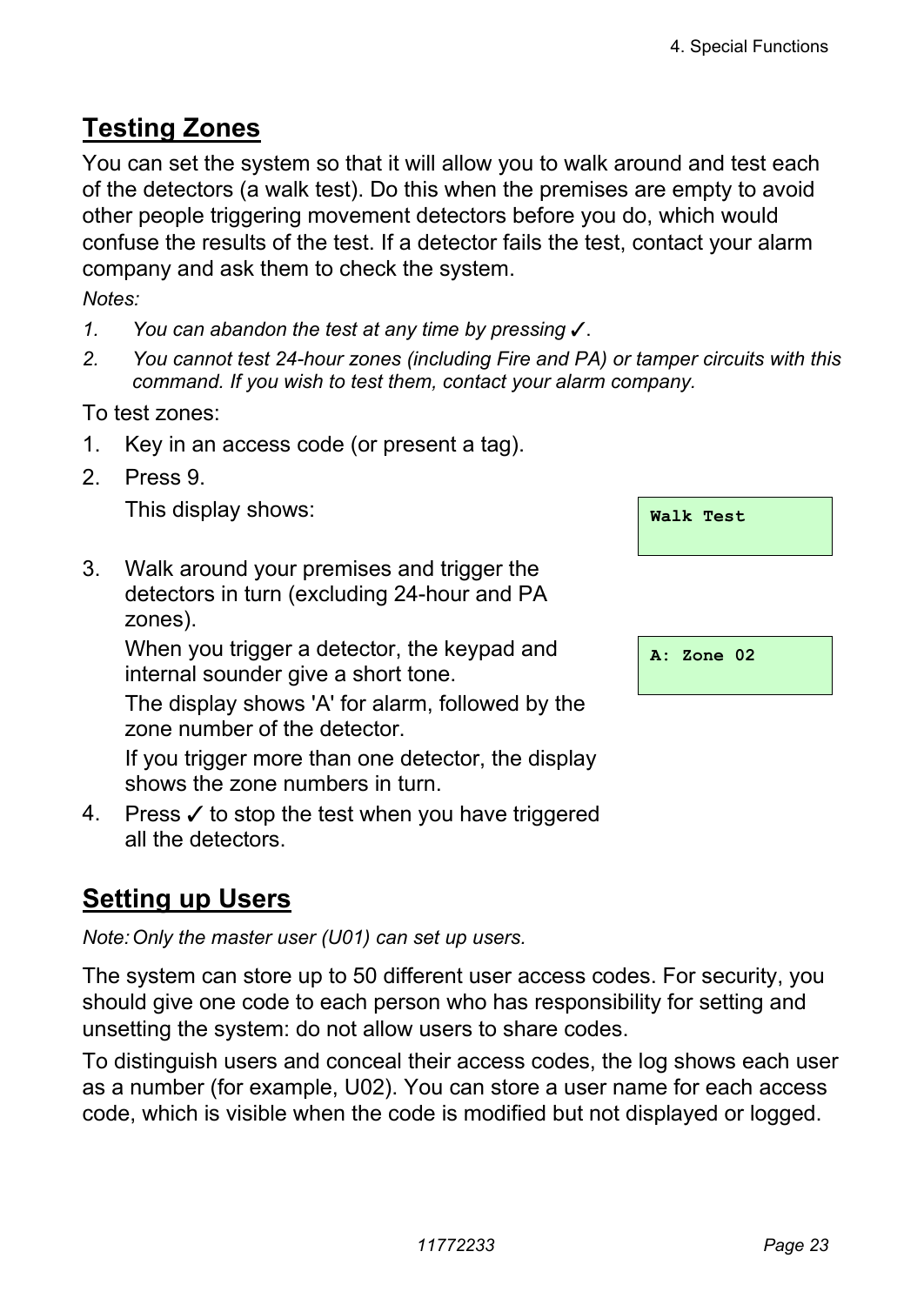When the system is delivered from the factory, all access codes are set to default values. Depending how your installer has set up the system<sup>13</sup>, access codes may contain four or six digits. The default for the master user (U01) is "1234" when four-digit codes are in use and "123456" when six-digit codes are in use. The master user should change this immediately to a code known to no one else.

The other defaults are "X002" for U02 through to "X050" for U50. As default codes cannot be used to set or unset the system, or use any of its special functions, they do not need to be changed until they are assigned to users.

Do not assign access codes starting with zero. That is, use codes within the range 1000–9999 (or 100000–999999 if using six-digit codes).

#### **Access Codes**

To set the access code for a user:

- 1. Key in the master user access code.
- 2. Press 4.

 The display prompts for the access code that you wish to change:

| $Q1d$ Code= |  |
|-------------|--|
|             |  |

#### 3. Key in the code (for example,  $\angle 023$  – the default code for User 23) and press  $\checkmark$ .

 The display shows the user number (U23) and the user name (User 23):

 If you wish to change the name, use the keypad as described in *Changing User Names* on page 25.

- 4. When the user name is correct, press  $\checkmark$ . The display shows (for example):
- 5. Key in the new access code, starting with a number in the range 1–9. The display shows (for example):
- 6. Press  $\checkmark$  to store the new access code (in this case, 4926).

| $U23:User$ 23 |  |  |  |
|---------------|--|--|--|
|---------------|--|--|--|

| User $23:$ |                  |  |
|------------|------------------|--|
|            | User $23 = 4926$ |  |

 $13$ 

Installer Command 56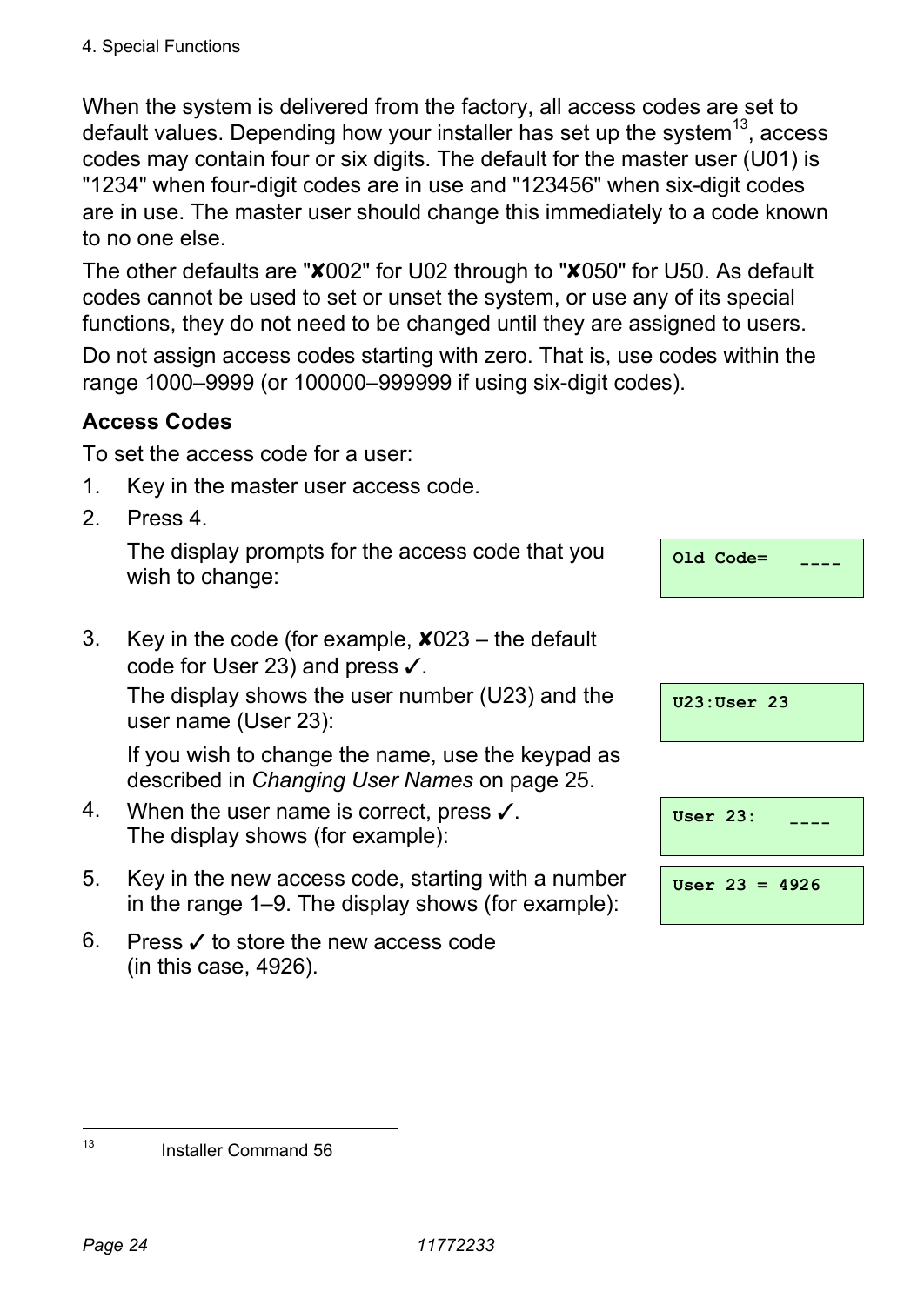To delete an access code:

- 1. Follow the procedure for setting an access code.
- 2. In step 5, key in "0000".

#### *Changing User Names*

The system can store up to 12 characters for each user name, including spaces and punctuation marks. The default names are in the form User nn.

You can change the name when you set the access code. In step 3 of the procedure on page 24, the display shows the current user name with a flashing cursor under the first letter. Enter letters one at a time in the same way as when texting on a mobile phone, by repeatedly pressing a key until the required letter is displayed. To move right, press C. To move left, press D.

| <b>None</b> |              | 7 PORS            |
|-------------|--------------|-------------------|
| 2 ABCÆÅÄ    | 8            | TUV               |
| DEF         | 9            | WXYZ              |
| G H I       | 0            | Space '(): $-!$ & |
| JKL         | $\mathbf{C}$ | Move right        |
| 6 MNOØÖ     | D            | Move left         |
|             |              |                   |

To delete a whole name, move to the first character and press D.

When you have entered the name, press  $\checkmark$  to continue with setting the code.

#### *Assigning a Duress Code*

If your system is connected to an ARC, you may want to give a duress code to some users as well as their access code. The duress code is designed to send a silent communication if a user is forced to unset the system by an intruder. It has to be enabled by your installer<sup>14</sup>. When unset with a duress code instead of an access code, the system appears to respond normally but the control unit sends a silent communication to the ARC. A user who has the duress code can use any of the system's facilities.

The duress code is assigned to U51 and, when the control unit leaves the factory, is inactive and set to "X051". To activate it, assign a new code to U51 using the same procedure as for assigning codes to other users.

 $\overline{A}$ Installer Command 49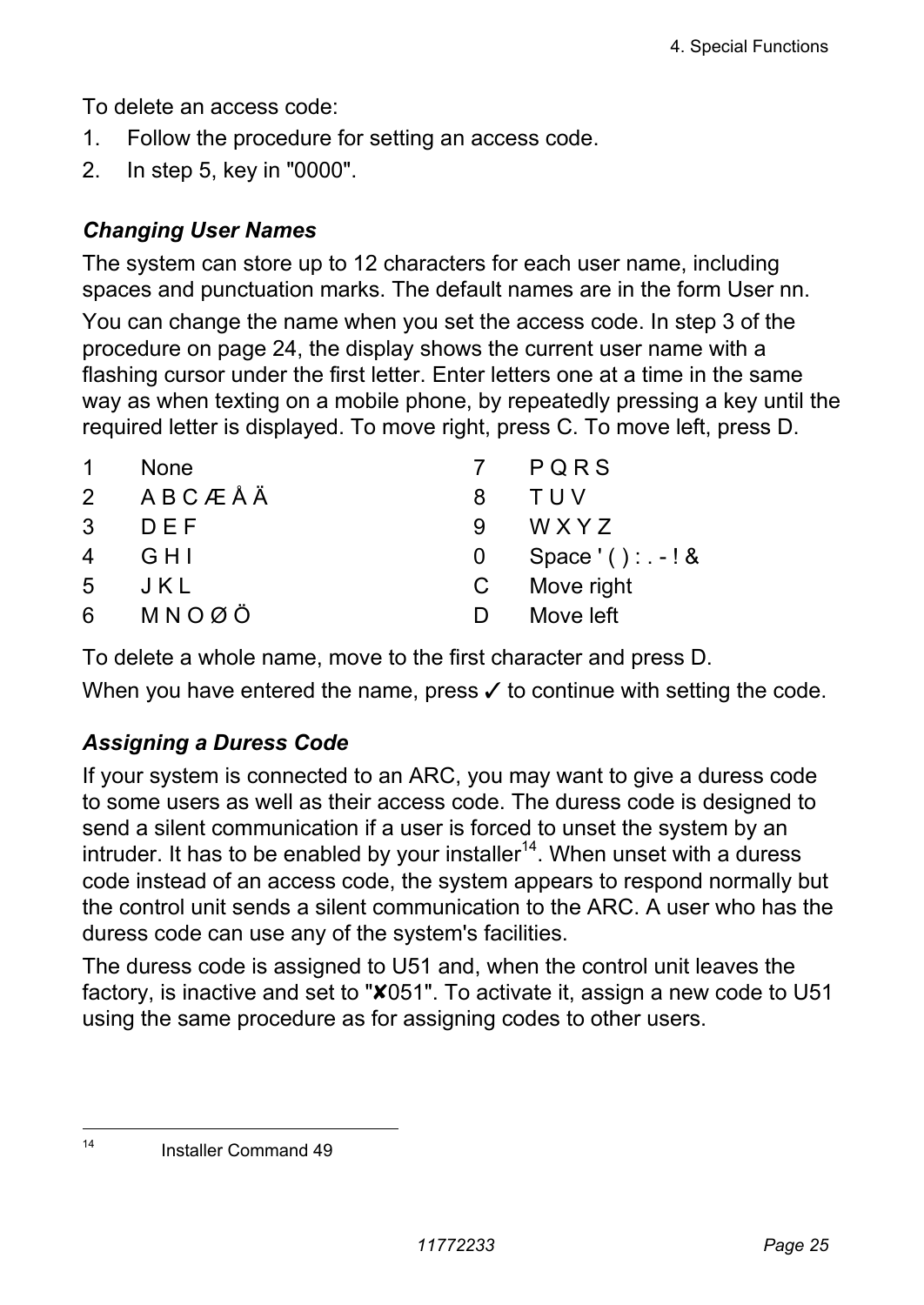#### **Proximity Tags**

Each normal user (Users 2 to 50) can have a tag, an access code or both. You cannot assign a tag to the master user (U01), the installer (U00), or the duress code (U51).

You set up a tag in a similar way to an access code (see page 24). Instead of entering a new access code for the user, present the tag. The system learns the identity of the tag and links it to the user number. The keypad confirms that the tag has been learned with a double "beep".

You delete a tag in exactly the same way as an access code. When you key in "0000", it deletes both the tag and access code for the displayed user.

### **Setting Time and Date**

#### *Note: Only the master user (U01) can set the system time and date.*

The control unit contains an internal clock/calendar that runs as long as there is power present (mains or stand-by battery). The system uses this clock to record the time and date of events in the log. If the mains power supply fails while the stand-by battery is low, you may need to correct the time and date. If your country uses summer and winter time, you may need to adjust the time.

To set the time and date:

- 1. Key in the master user access code.
- 2. Press 6.

The display shows the date. **Do**<sub>1</sub> M<sub>D04</sub> M<sub>11</sub> Y<sub>99</sub>

- 3. Key in two digits for the day, followed by  $\checkmark$ .
- 4. Key two digits for the month (01 for January to 12 for December), followed by  $\checkmark$ .
- 5. Key in two digits for the year, followed by  $\checkmark$ . The display shows the time.  $\frac{1}{117 \text{ M02}}$
- 6. Key in two digits for the hour followed by  $\checkmark$ . Use the 24-hour clock.
- 7. Key in two digits for the minutes, followed by  $\checkmark$ . The display shows the new time and date: **18/04/2005 14:45**

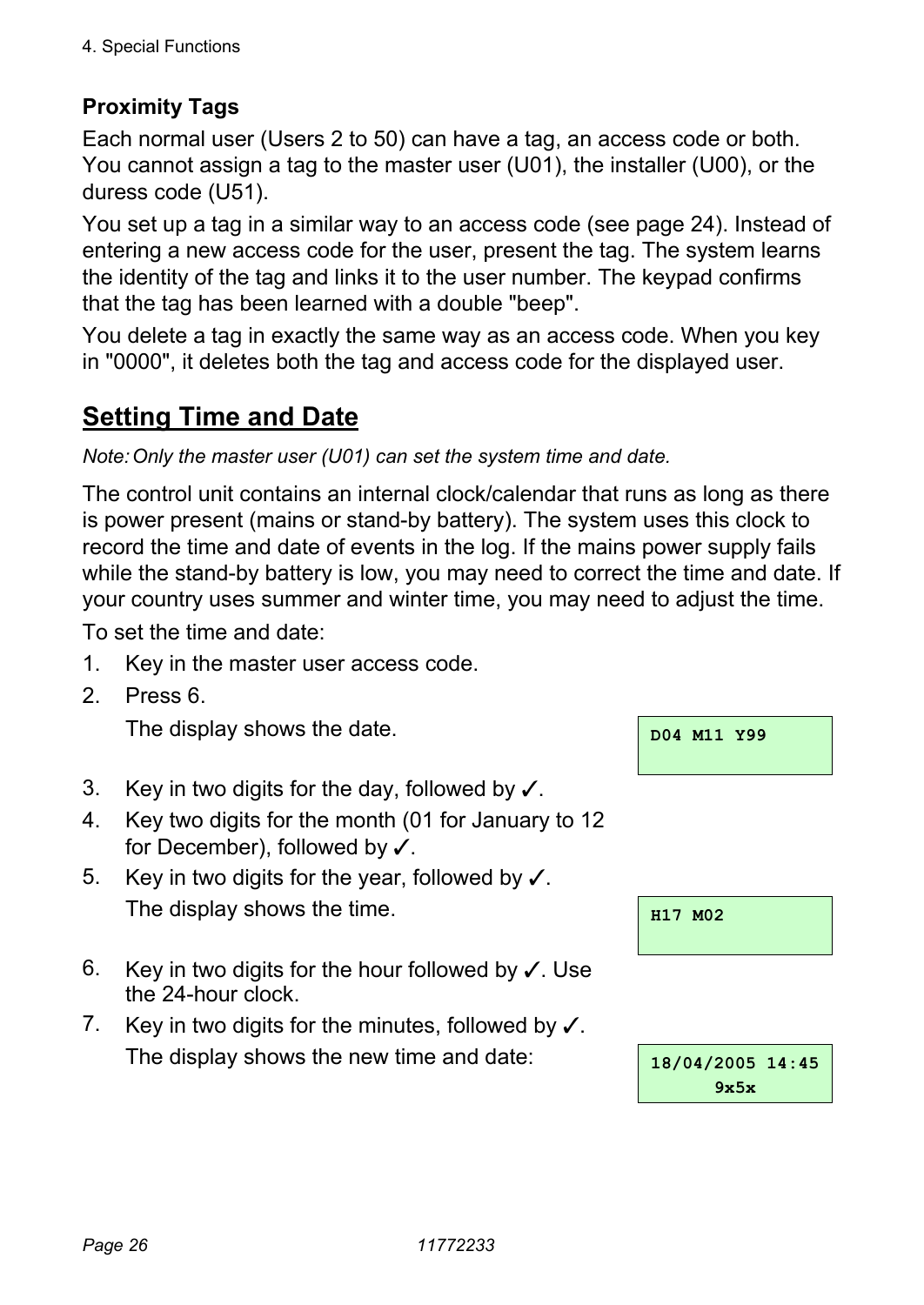## **Appendix. Log Messages**

| Message               | Meaning                                                    | <b>Message</b>                  |
|-----------------------|------------------------------------------------------------|---------------------------------|
| AC Fail               | Mains power supply failed                                  | Frb I/F Tamp I                  |
| <b>AC Restore</b>     | Mains power supply restored                                |                                 |
| Al Conf Dis K==       | Alarm confirmation disabled by<br>lock switch              | Frb Lp Tamp I<br>Global T.Rest  |
| Al Confirm Z==        | Confirmed alarm on zone ==                                 |                                 |
| Alarm Abort           | User aborted alarm                                         | Global Tampe                    |
| AntiMask Al Z==       | Anti-mask alarm on zone ==                                 | $K == Excess$                   |
| AntiMask Rs<br>$Z ==$ | Anti-mask alarm on zone ==<br>reset                        | Keys                            |
|                       | AntiMask Tp Z== Tamper on anti-mask zone ==                | $K ==$ Missing                  |
| AUX DC Fail           | Auxiliary power failed                                     | K== Restore                     |
| AUX DC Fail           | Auxiliary power restored                                   | K== Tamper                      |
| Rstr                  |                                                            | Key Box Cls Z                   |
| <b>Bad Checksum</b>   | Control unit memory corrupted                              | Key Box Opn<br>$7 ==$           |
| Batt Flt Rstr         | <b>Battery reconnected</b>                                 |                                 |
| Batt Load Fail        | Battery failed load test                                   | Key Sw Set#                     |
| Batt Missing          | Battery disconnected                                       | KeySw Unset                     |
| Bell Tamper           | Sounder tampered with                                      |                                 |
| Bell Tamper Rst       | Sounder tamper reset                                       | Lid Tamp                        |
| Burg Z== Alarm        | Intruder alarm on zone $==$                                | Restore                         |
| Burg Z== Rstr         | Intruder alarm on zone ==<br>reset                         | Lid Tamper<br>Low Batt Rstr     |
|                       | Codes Defaulted Access codes returned to<br>default values | Low Batt Rstr                   |
| Comms Fail            | <b>Communications failure</b>                              | $7 ==$                          |
| Defaults Loaded       | Default values loaded for all<br>commands                  | Md $K ==$ Alarm                 |
| <b>EEPROM Fail</b>    | Control unit memory damaged                                | PA K== Alarm                    |
| F== Missing           | Forbikobler keypad                                         |                                 |
|                       | disconnected                                               | PA Z== Alarm                    |
| F== Restore           | Forbikobler keypad<br>reconnected                          | $PA$ $Z==$ Rstr<br>Set Fail Z== |
| F== Tamper            | Forbikobler keypad tampered<br>with                        | Smk Det Alm                     |
| Fire Reset            | Fire alarm reset                                           | $Z ==$                          |
| Fire Z== Alarm        | Fire alarm on zone $==$                                    | Smk Det Res                     |
| Fire Z== Rstr         | Fire alarm on zone $==$ restore                            | $Z ==$                          |
|                       | Forbi I/F Tamper Forbikobler interface tampered<br>with    | Soak Fail Z==<br>Svstem         |
|                       | Forbi Lp Tamper Forbikobler loop tampered with             | Rearmed                         |
| Fr K== Alarm          | Fire alarm started at keypad<br>$=$ $=$                    | System Startu                   |
|                       |                                                            |                                 |

| Message               | Meaning                                                                |  |  |  |  |
|-----------------------|------------------------------------------------------------------------|--|--|--|--|
|                       | Frb I/F Tamp Rst Forbikobler interface tamper<br>reset                 |  |  |  |  |
|                       | Frb Lp Tamp Rst Forbikobler loop tamper reset                          |  |  |  |  |
|                       | Global T.Restore Global zone tamper alarm<br>reset                     |  |  |  |  |
| Global Tamper         | Global zone tamper alarm                                               |  |  |  |  |
| K== Excess<br>Keys    | Incorrect access code entered<br>more than four times at keypad<br>$=$ |  |  |  |  |
| K== Missing           | Keypad == disconnected                                                 |  |  |  |  |
| K== Restore           | Keypad == reconnected                                                  |  |  |  |  |
| K== Tamper            | Keypad $==$ tampered with                                              |  |  |  |  |
|                       | Key Box Cls Z== Keybox on zone == closed                               |  |  |  |  |
| Key Box Opn<br>$7 ==$ | Keybox on zone == open                                                 |  |  |  |  |
| Key Sw Set #          | System set by keyswitch on<br>level n                                  |  |  |  |  |
| KeySw Unset #         | System unset by keyswitch on<br>level n                                |  |  |  |  |
| Lid Tamp<br>Restore   | Control unit lid tamper reset                                          |  |  |  |  |
| Lid Tamper            | Control unit lid tampered with                                         |  |  |  |  |
| Low Batt Rstr         | Low battery detected on<br>control unit                                |  |  |  |  |
| Low Batt Rstr<br>Z==  | Low battery reset on control<br>unit                                   |  |  |  |  |
| Md K== Alarm          | Medical alarm started at<br>$keypad ==$                                |  |  |  |  |
| PA K== Alarm          | Panic alarm started at keypad<br>--                                    |  |  |  |  |
| PA Z== Alarm          | Panic alarm started in zone ==                                         |  |  |  |  |
| PA Z== Rstr           | Panic alarm reset in zone ==                                           |  |  |  |  |
| Set Fail Z==          | System failed to set because<br>of fault in zone ==                    |  |  |  |  |
| Smk Det Alm<br>$7 ==$ | Smoke detector alarm in zone<br>$=$                                    |  |  |  |  |
| Smk Det Res<br>$Z ==$ | Smoke detector alarm reset<br>$zone ==$                                |  |  |  |  |
| Soak Fail Z==         | Soak test failed in zone ==                                            |  |  |  |  |
| System<br>Rearmed     | System rearmed after an alarm                                          |  |  |  |  |
| System Startup        | Power applied to system                                                |  |  |  |  |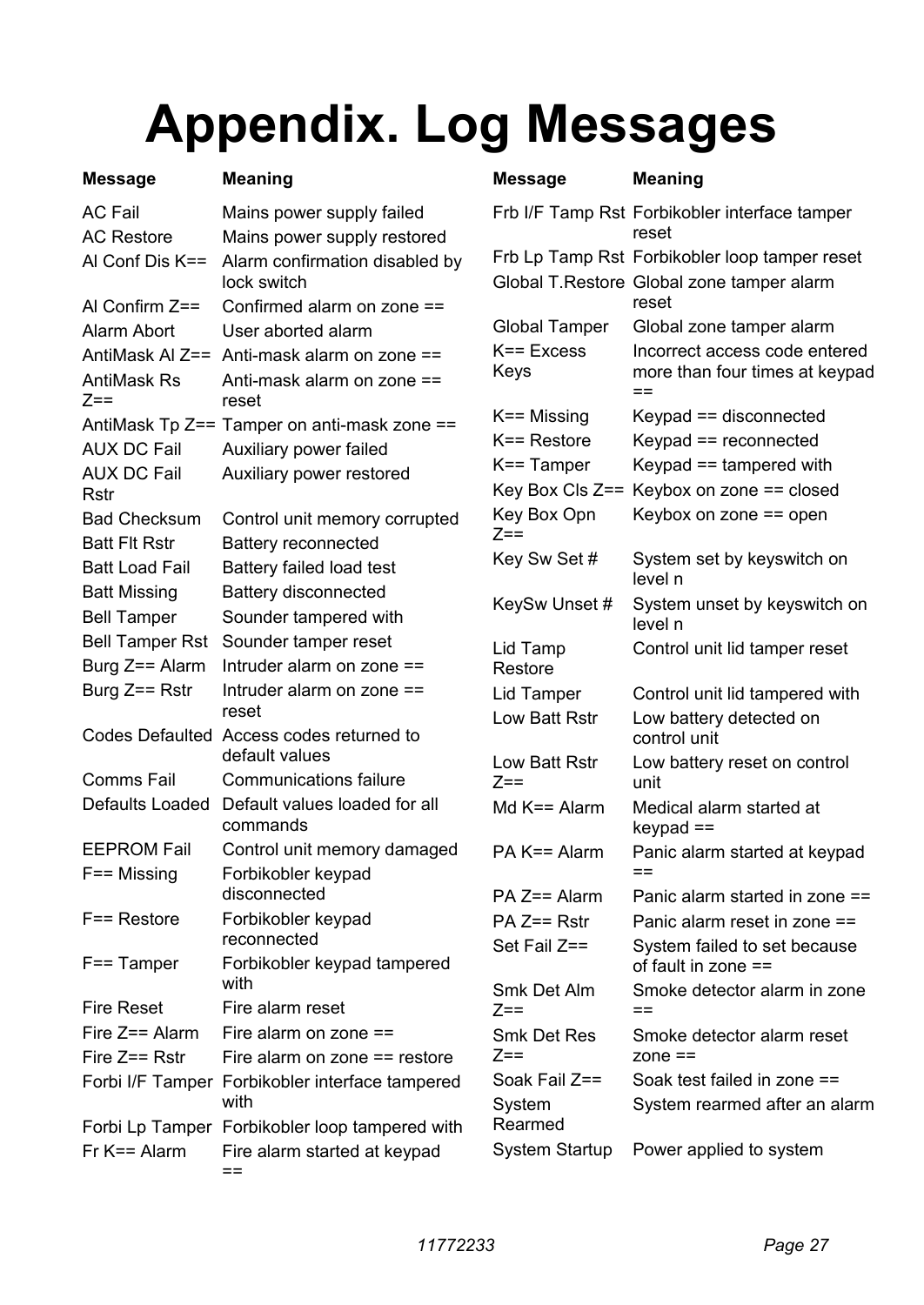| Message                 | Meaning                                                   |  |  |  |  |  |
|-------------------------|-----------------------------------------------------------|--|--|--|--|--|
| System Tamp<br>Rst      | System tamper reset                                       |  |  |  |  |  |
| System Tamper           | System tamper                                             |  |  |  |  |  |
|                         | Tamper F== Rstr Forbikobler keypad == tamper<br>reset     |  |  |  |  |  |
| Tamper K==<br>Rstr      | Keypad == tamper reset                                    |  |  |  |  |  |
| Tamper Z==              | Zone $==$ tampered with                                   |  |  |  |  |  |
| Tamper Z==              | Tamper in zone $==$ during the<br>day                     |  |  |  |  |  |
|                         | Tamper Z== Rstr Zone == tamper reset                      |  |  |  |  |  |
| Tech Z== Alarm          | Technical alarm in zone ==                                |  |  |  |  |  |
| Tech Z== Rstr           | Technical alarm in zone ==<br>reset                       |  |  |  |  |  |
| Tel Line Fault          | Line fault on telephone line                              |  |  |  |  |  |
| <b>Tel Line Rstr</b>    | Line fault reset on telephone<br>line                     |  |  |  |  |  |
| $U==$ # Set             | User == set level $#$                                     |  |  |  |  |  |
| U==#UnSet               | User $==$ unset level #                                   |  |  |  |  |  |
| $U ==$ Change<br>$U ==$ | User == changed access code<br>for user $==$              |  |  |  |  |  |
| U== Delete U==          | User == deleted access code<br>for user ==                |  |  |  |  |  |
| $U == Dures$            | Duress code entered by user<br>--                         |  |  |  |  |  |
| $U ==$ Off-Site         | Installer exited from<br>programming mode                 |  |  |  |  |  |
| $U == On-Site$          | Installer entered from<br>programming mode                |  |  |  |  |  |
| $U ==$ System<br>Reset  | User - reset system                                       |  |  |  |  |  |
| $U == Time/Date$        | Time and date user reset the<br>system                    |  |  |  |  |  |
| $U == Z == Omit$        | User omitted zone ==                                      |  |  |  |  |  |
| U== Z== Unomit          | User unomitted zone ==                                    |  |  |  |  |  |
|                         | UserCode reg off No user code before installer<br>code    |  |  |  |  |  |
|                         | UserCode req on User code before installer<br>code        |  |  |  |  |  |
|                         | XT ACFI Rst Z== Mains power supply restored<br>in zone == |  |  |  |  |  |
| XT ACFI Z==             | Mains power supply failed in<br>zone $==$                 |  |  |  |  |  |
| XT BatFl Rst<br>$Z ==$  | Battery reconnected in zone<br>$=$                        |  |  |  |  |  |
| XT BatFI Z==            | Battery fault in zone ==                                  |  |  |  |  |  |

| Message             | <b>Meaning</b>                                                                                |
|---------------------|-----------------------------------------------------------------------------------------------|
| XT Fault Zone       | XT Fault Z== Rst Zone of type 'Fault' reset                                                   |
| ==                  | Zone of type 'Fault' active                                                                   |
| <b>XT PwrFI Rst</b> | Power output fault reset in                                                                   |
| 7==                 | zone $==$                                                                                     |
| $XT$ PwrFl $Z ==$   | Power output fault in zone ==                                                                 |
| Z== Lock Out        | The system locked out the<br>zone when attempting to rearm<br>a the end of the bell run time. |
| Z== Lock Out        | The system restored a locked                                                                  |
| Rst                 | out zone.                                                                                     |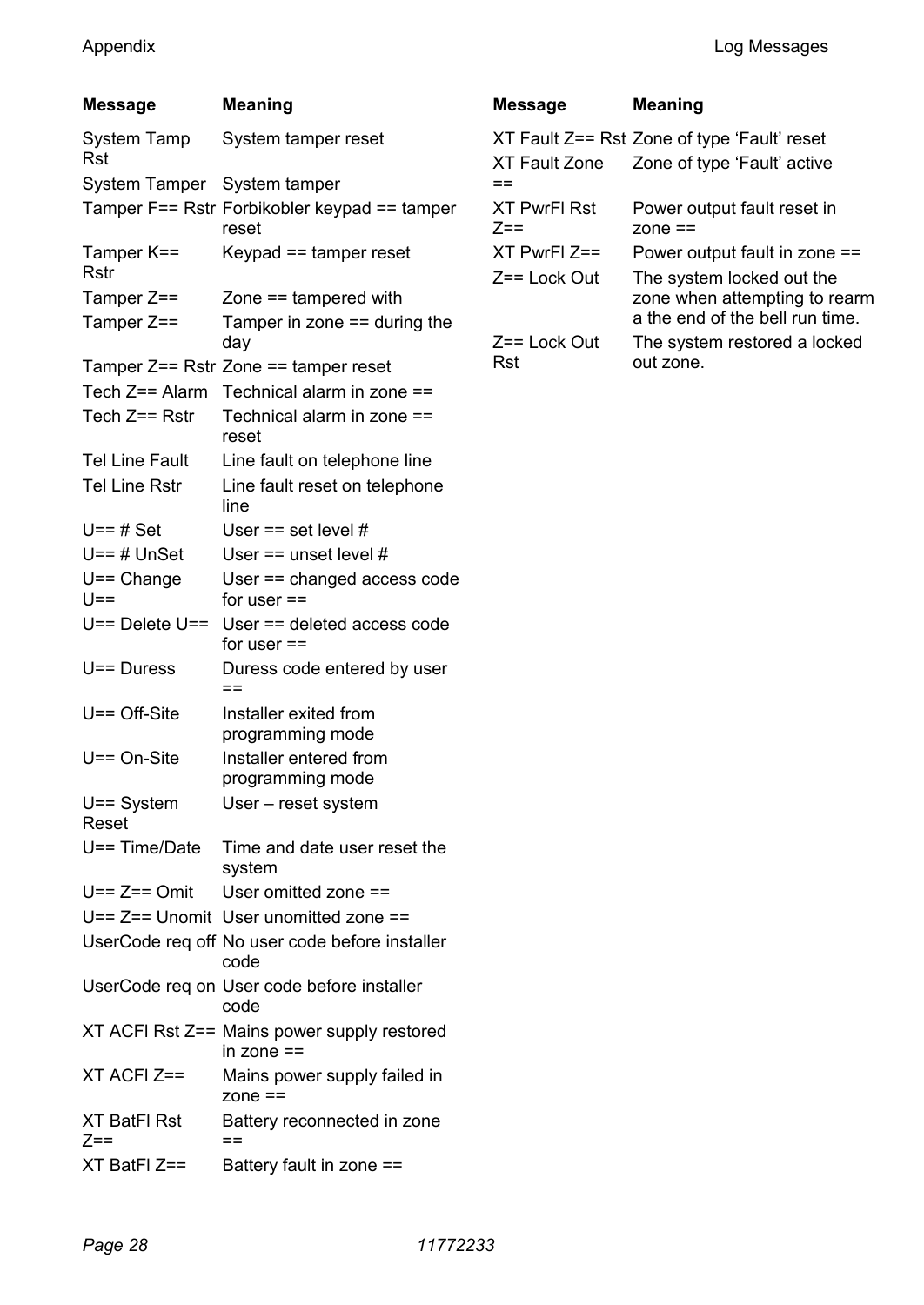## **NOTES**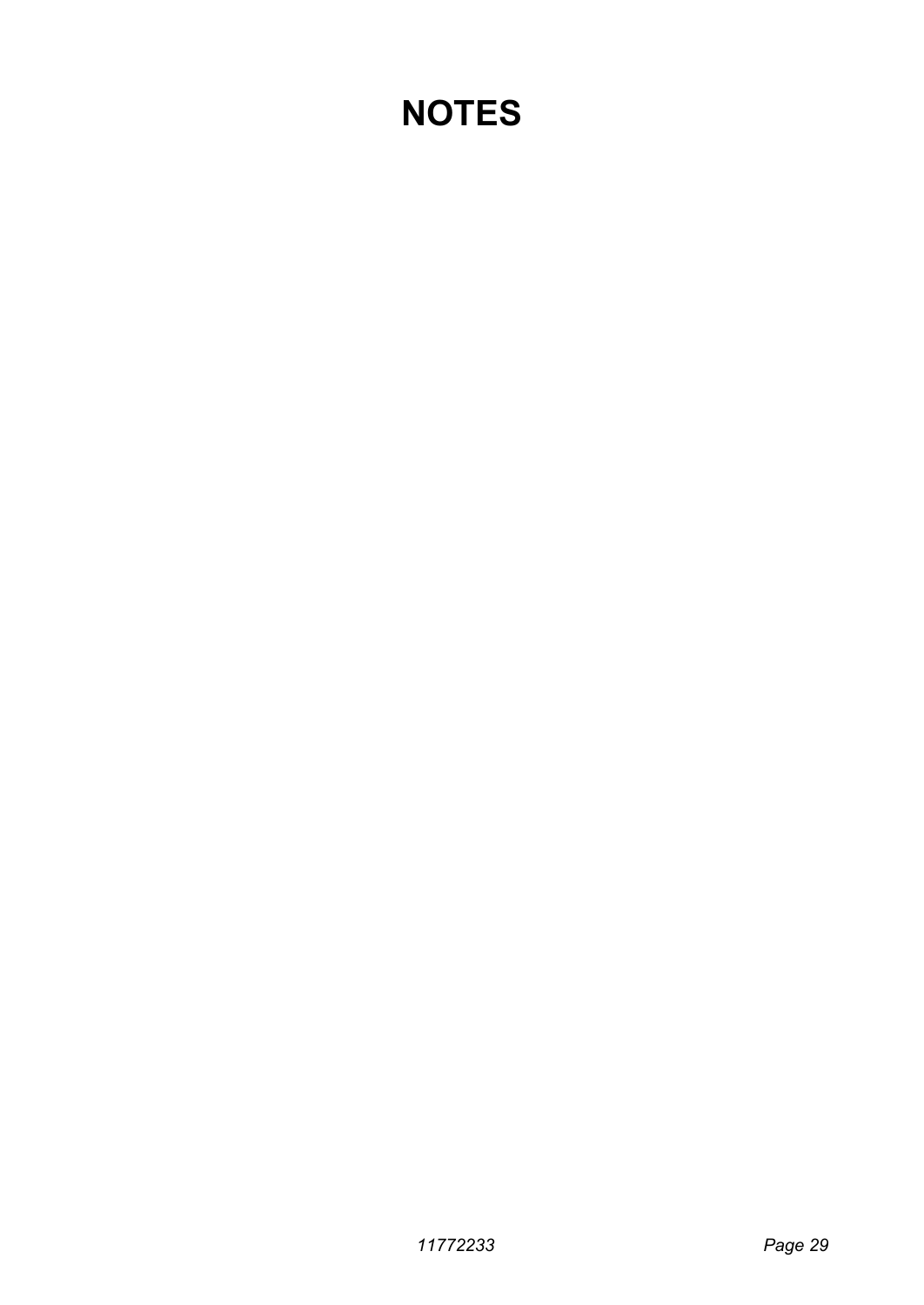## **NOTES**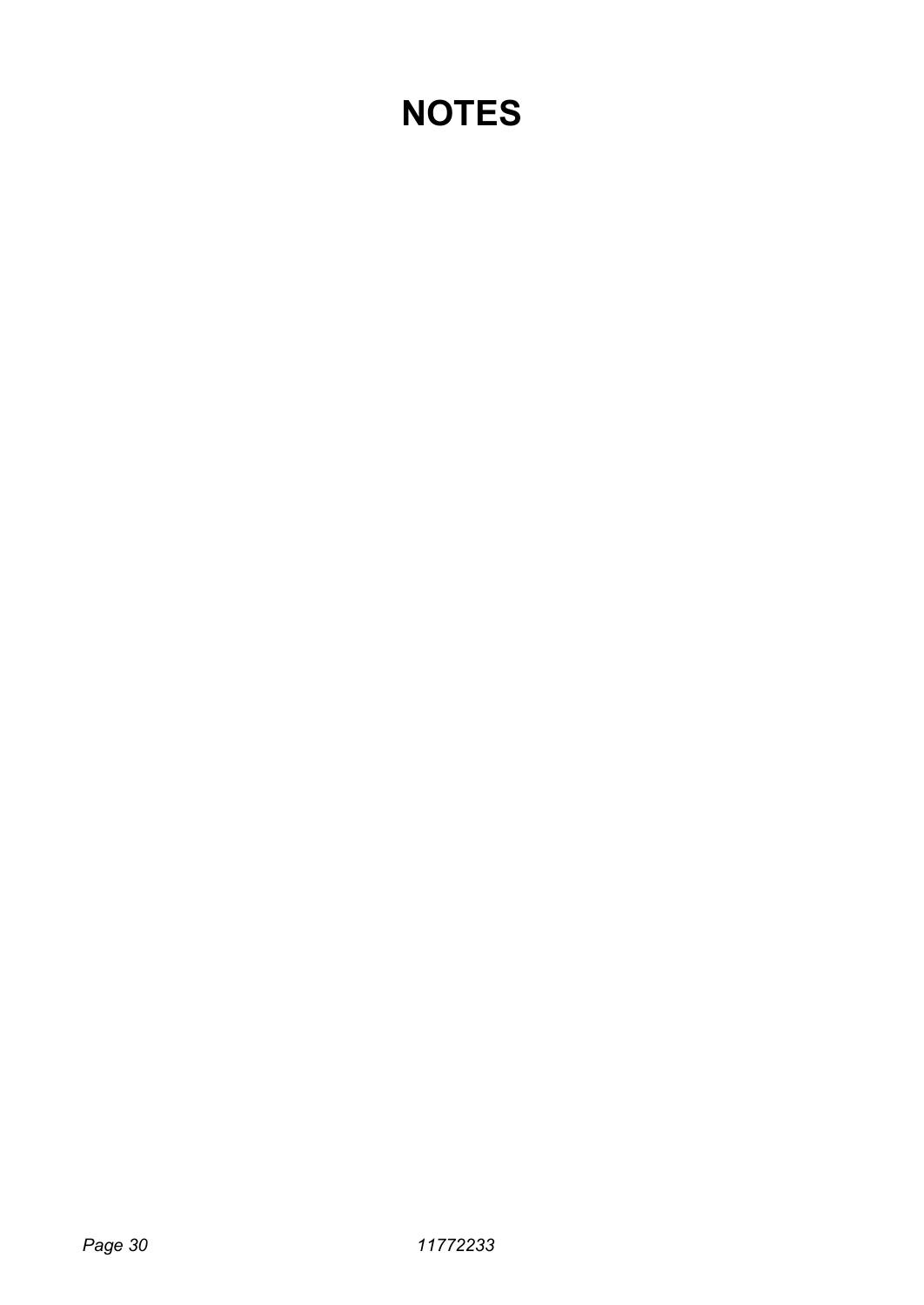## **NOTES**